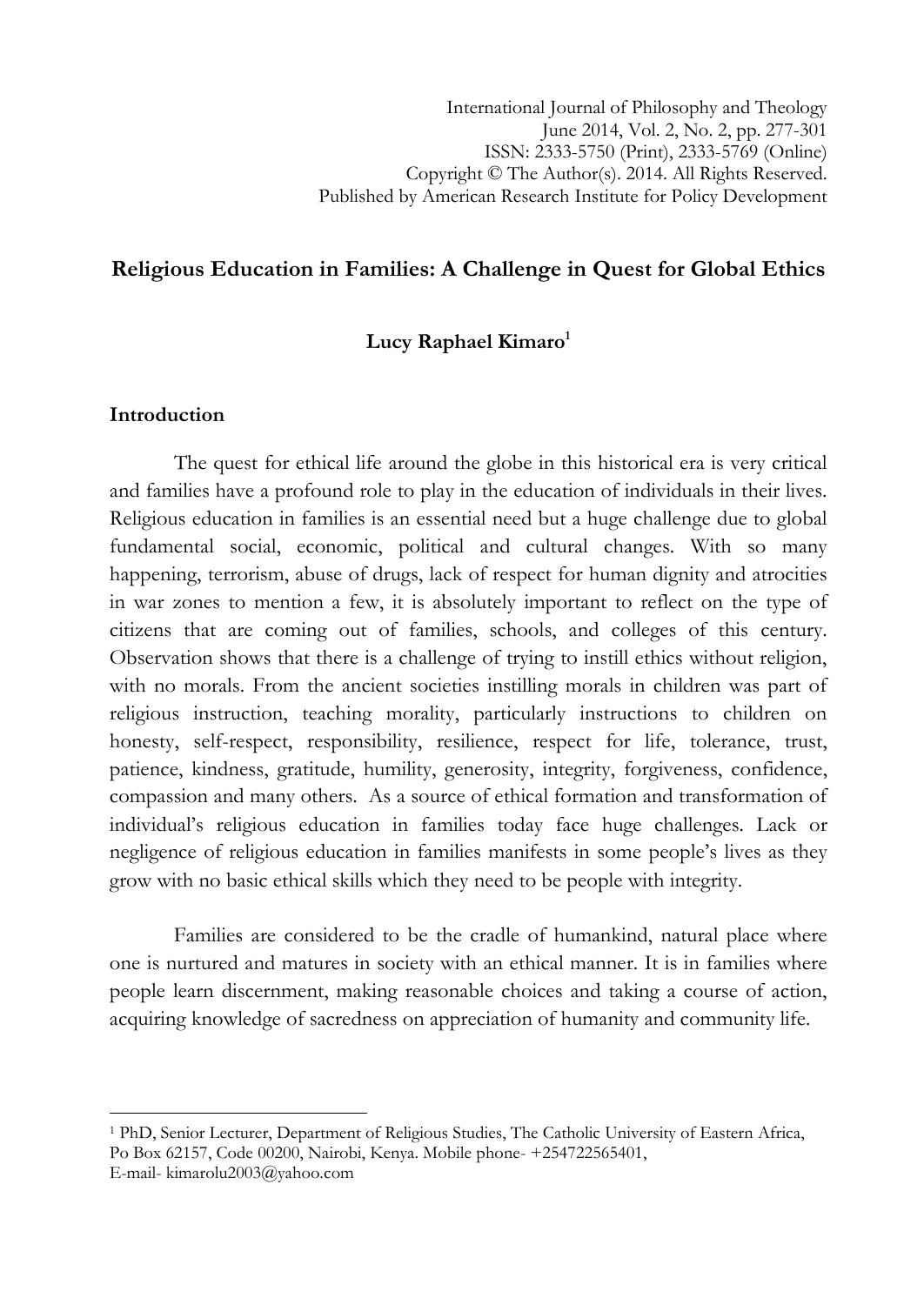In the families people learn self-giving, art of love, orderliness and ethical reasoning. Families help to instill ethical roots in the hearts of individuals, assisting them to attain social knowledge and all kinds of virtues. It is in families that good ethical foundation of an individual takes place; developing right character with internalized social values needed in building a cohesive society that respects and fosters personal dignity and societal ethical values.<sup>2</sup> This paper discusses how religious education leads to ethical reasoning and shaping of individual character. Shaped by ethical values a person is able to do self evaluation such as asking oneself "what kind of a person should I be or become in life? The text argues that through religious education in the families is critical for the character formation. This encompasses six major dimensions physical, mental, spiritual, social, emotional, and moral. For the development of moral character religious education in families is vital. Further, the paper discusses that virtuous people are made not born, and that social institutions like families, houses of worship, and schools can all teach character through education about virtues and by providing role models to imitate<sup>3</sup>. Finally the paper demonstrates that internalization of ethical values through religious education is crucial, then highlights some challenges that families face in executing this noble duty. The paper ends up with recommendations and conclusion.

#### Religious Education and promotion of Ethical Reasoning in Families

Religious education is the most critical way of training children in families to reason ethically. Education means to bring up or to rear and to lead; it is done for the purpose of perfecting human nature both formal and informal. It helps the selftransformation of an individual to become effective builder of the society<sup>4</sup>. For many years civilizations ranging from the Chinese, Egyptians, and Greeks to mention a few have used education as a means to make learners both smart and good<sup>5</sup>. Such cultures emphasized on moral or ethical education, focusing on training the will. For Christian ethical education entails making genuine commitment to Christ, helping one to be transformed into Christ's image. In this case, the individual's way of reasoning is brightened hence knowing what is right and doing it.

<sup>2</sup> Peter Mbaro, "The Christian Family and Education for Peace" in the Christian Social encounter, Issue No. 1 Jan-June 2011. Journal of the Centre for Social Justice and Ethics. CUEA pg. 23-24. 3 Geoffrey, pp. 41.

<sup>4</sup> Vincent Kundukulam, "Education at the service of Evangelization" in India Theological studies Vol. XLIV, June 2007, no. 2. Pp 197-218

<sup>&</sup>lt;sup>5</sup> Hill, Alexander 1997, Beyond Ethics: Education in Christian Business Schools. Christian business Faculty Association 1997 Conference Program and Proceedings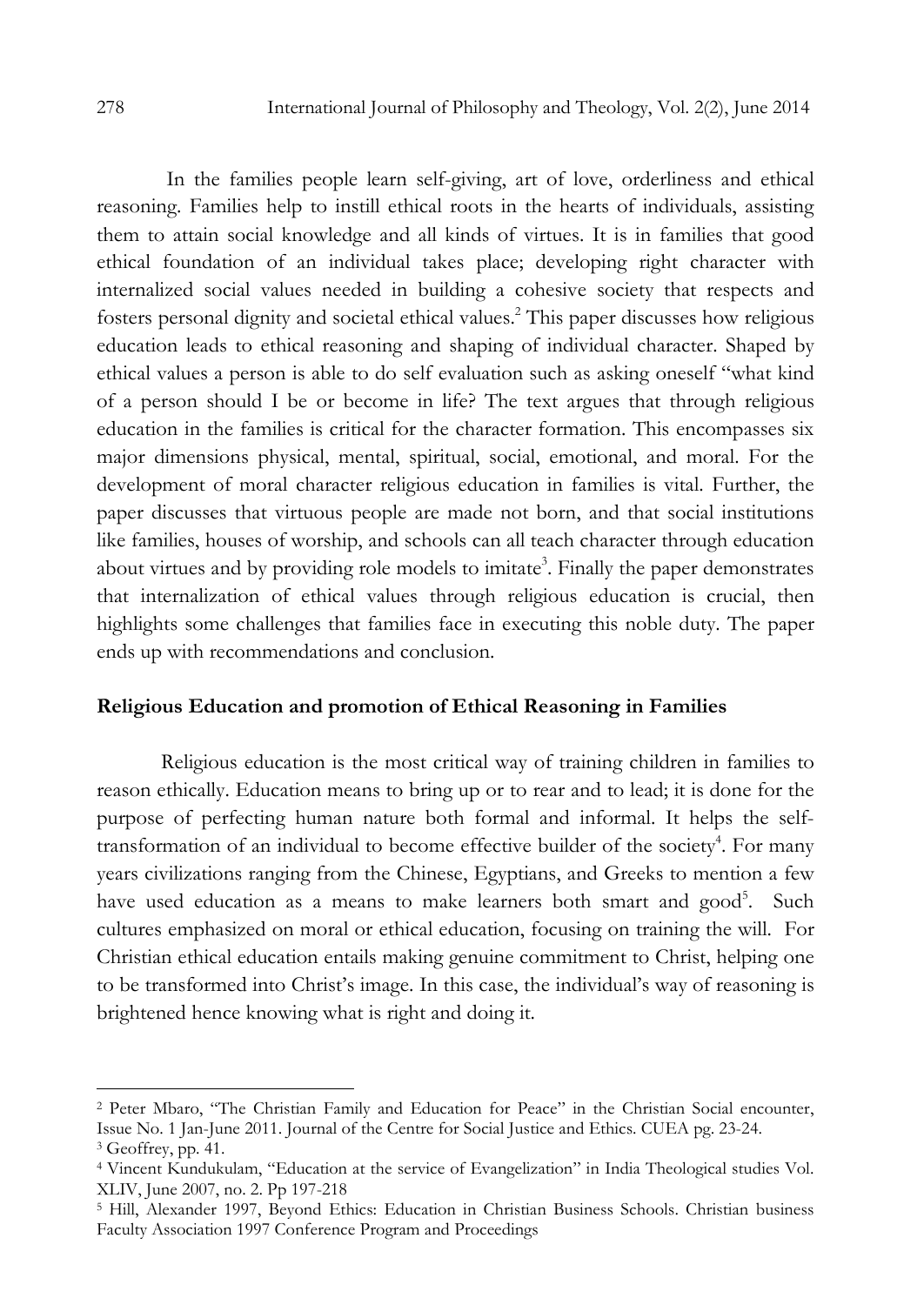Ethical way of life is about discipline, not abstract head knowledge, it is morality wired into individuals through habit and practice. It is one's ethical reasoning that corresponds with character development throughout an entire life<sup>6</sup>. Character can be understood as "the right mindedness and reformation of the will that causes one to recognize and then do the correct thing. The hard part of morality is not knowing what is right but doing it"<sup>7</sup>

Through caring and religious education of a child the family creates a home where tenderness, forgiveness, and respect to mention a few are practiced. A home is well suited for education in virtues. This concurs with Mbaro's observation that "The role of the family in life of an individual person is indispensable such that we cannot talk of an individual's integral growth in all dimensions without a family"<sup>8</sup> People of wisdom and scholars have decisively suggested the teaching of religion in families as one of the critical ways of cultivating and enhancing moral values in the life of individuals and society. In relation to that Hans Kung and Kuschel Karl state "We affirm that a common set of core values is found in the teachings of religions, and that these form the basis of a global ethic…we affirm that this truth is already known, but yet to be lived in heart and action…We affirm that there is an irrevocable, unconditional norm for all areas of life, for families and communities, for races, nations and religions. There already exist ancient guidelines for human behavior which are found in the teachings of religions for sustainable world order"<sup>9</sup>

Unequivocally, Christian virtue ethics focuses on God's character which is consistently ethical. Thus the behavour inconsistent with God's character is unethical<sup>10</sup>. There are three divine virtues that direct bearing on ethical decision making emphasized in the bible, firstly God is holy, and consequently as people created in God's image and likeness we are called to be ethically pure and devoted to him (Exod. 31:13).

<sup>6</sup> Geofrey P. Lantos. "How Christian Character Education can Help Overcome the Failure of Secular Ethics Education" in the Journal of biblical Studies pp; 19-52

<sup>7</sup>Ombelets, 1992, pg. 53 or Geoffrey, pg. 21.

<sup>8</sup> Peter Mbaro "The Christian Family and Education for Peace" in The Christian Social Encounter, Issue No. 1. Jan.-June 2011. Journal of Centre for social Justice and Ethics. CUEA. Pp. 22. 9 Hans Kung and Kuschel Karl, pg. 14.

<sup>10</sup> Alexander Hill Just Business: Christian Ethics for the Market Place. Downers Grove. Illinois Intervasity Press, Trevecca Nazarine University. Nashiville, 1997B, pp. 1-15.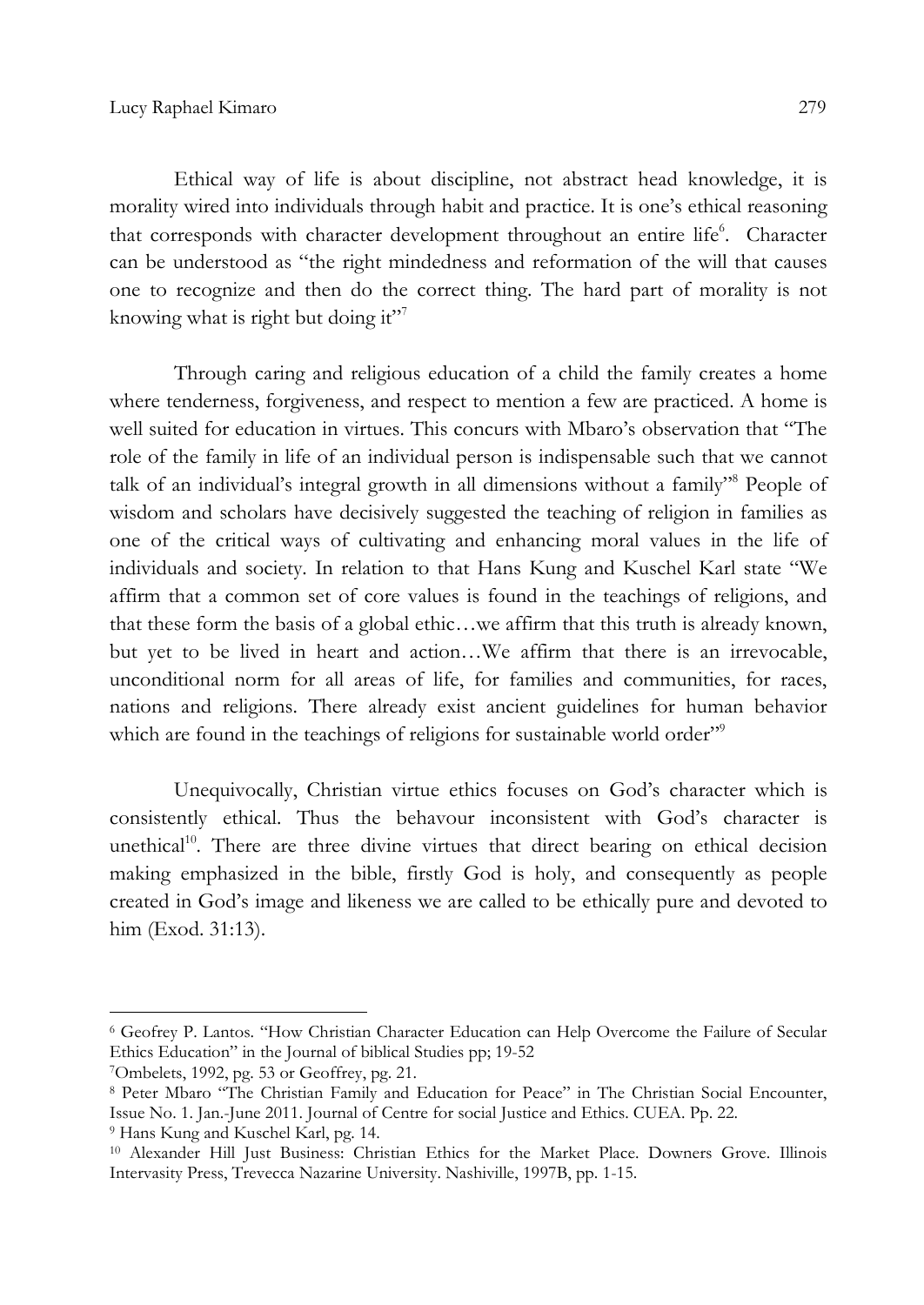Secondly, God is just, thus we are to be fair and respect people's rights to be treated with dignity; and thirdly God loves, therefore the need to maintain and develop good relationships with him through treating others with empathy, mercy and self sacrifice<sup>11</sup>. This can be considered as right reasoning which can transform the world full of hatred and injustices. However, it can be argued that the bible is not meant only to inform but also transform those who learn about it. In addition other ancient religions like Greeks and Romans taught that natural moral virtues are prudence, practical wisdom and ability to make right choices in the concrete  $situation<sup>12</sup>$ .

It has been noted that the basic global ethical problems of humanity in our time arises from lack of proper religious, formative and transformative education in modern families. Secularism, materialism, relativism, negative approach to technological developments and globalization to mention a few have immense impact on modern families. All these lack emphasis on spiritual life hence, the need for the quest of ethical values. Families are the roots for ethical values starting from the very first years of life where one is formed to be a person with dignity, and is later able to respect the dignity of others in all dimensions of life. An ethic is primarily concerned with the inner realm of a person, being self-critical, which entails constant selfexamination as Socrates argues that unexamined life is not worth living<sup>13</sup>. An ethical life is about scrutinizing one's conscience and heart<sup>14</sup> hence, trying to do what is right. "The heart offers an apt metaphor for describing what a person is"<sup>15</sup> It is the heart that is connected to all the body organs continuously receiving and giving. So when this heart is not ethically nurtured, it leaves a vacuum which is filled with all sorts of things including bad ones as we read from Mt. 15:19 "For from the heart come evil thoughts, murder, adultery, unchastity, theft, false witness, blasphemy".

<sup>11</sup> Geoffrey P. Lantos. "How Christian Character Education can Help Overcome the Failure of Secular Ethics Education" in the Journal of biblical Studies, pp. 44. pp; 19-52. <sup>12</sup> Ibid.

<sup>13</sup> Burton F. Porter, The Good life: Alternatives in Ethics. New York: Macmillan Publishing Co. Inc. , 1980, pg. 17.

<sup>14</sup> Hans Kung and Karl J. Kuschel, A Global Ethic: The Declaration of Parliament of world's Religions. New York: Continuum, 1998.

<sup>15</sup> Mary Elizabth M. Moore, Teaching from the Heart: A Theological and Educational Method. Pennsylvania: Trinity Press International pg. 199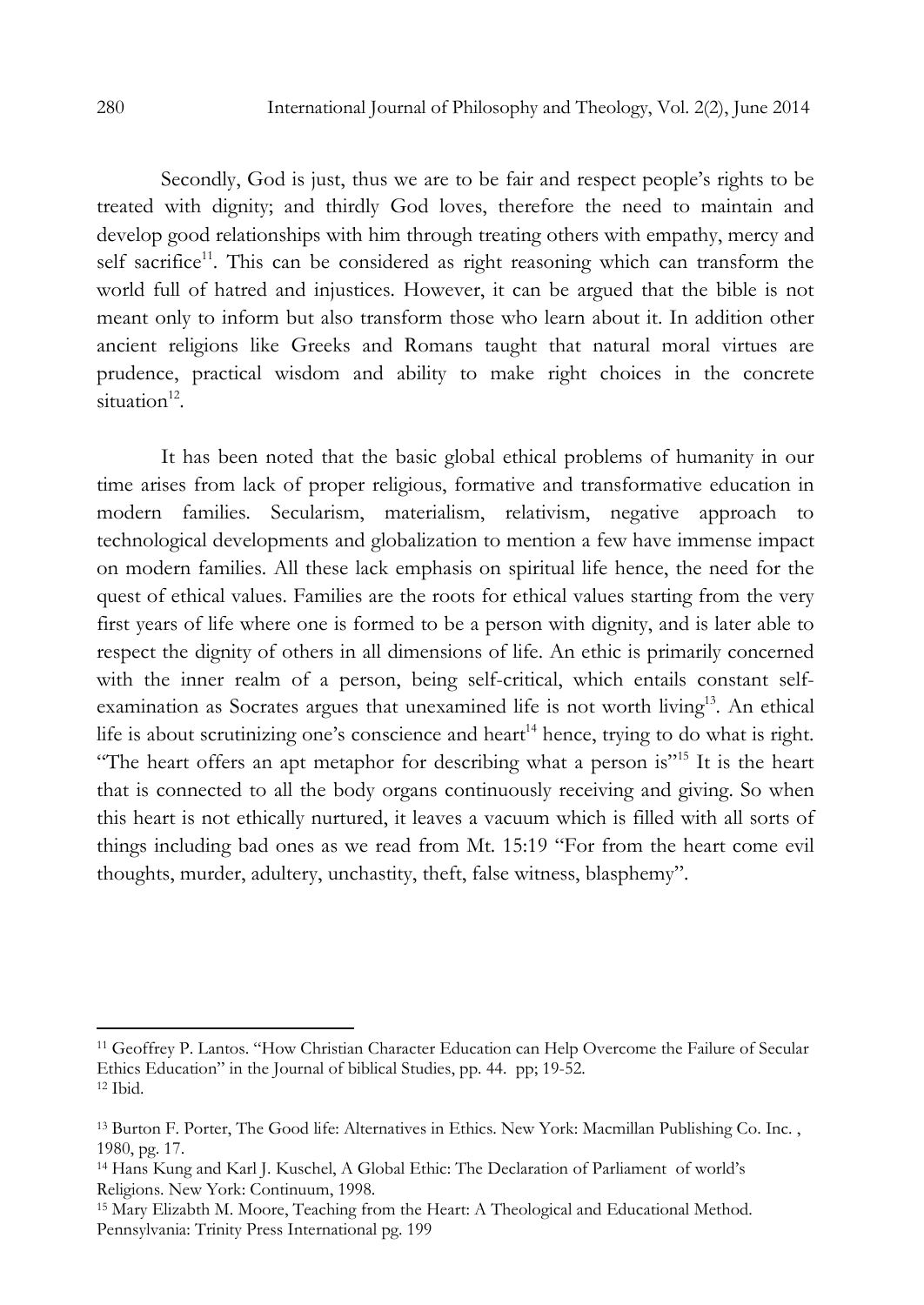Bujo coincides with such view that "Every human act, long before being put into operation, must have taken roots in the human heart:..the evil eye of a person harbouring thoughts of revenge towards a neighbour, will surely bring calamity…that evil has its roots in the very depths of the human heart<sup>316</sup>.

So it is certain that individuals have all to gain by reasoning and embracing ethical life, but this is possible when families take religious education seriously. One would ask, to what extent are families of our time competent in shaping Ethical persons from the heart? Aristotle argues that "moral character comes from the heart as well as the head" that is being able to distinguish between right and wrong. Similarly, Plato believed that education makes people good and act nobly<sup>17</sup>. It is education of the heart that determines the right thing to do and the wrong thing not to do. In his observation concerning African ethical living Bujo<sup>18</sup> states:

The ethical African does not argue with his or her head, but attributes everything, including speculative arguments, to that organ which is central in the human, namely to the heart. The Banyarwanda and the Bashi call it 'man's little king'. The ethical area the heart makes up the human being…Whoever has a 'single heart' is a human being who is sincere and reliable. On the other hand the person with 'two hearts' is double faced, dubious, and his intentions are not obvious. With the Bahema this expression signifies particularly that one is dealing with an evil person. The Batelela say of a person who is guilty: 'he has a dirty heart', showing that good and evil have their seats there... Since the heart embraces virtues and vices, we see the whole of human being that which makes his or her humanity, contained in this organ. It harbours knowledge and intelligence, will and memory; it is in short the seat of human perfection…

In this context, it is religious education in families that can nurture the heart leading to total formation and transformation of the person. In addition expressions like 'my heart does not want me to go', 'my heart does not want me to say' just to mention a few are to affirm that the heart is the foundation of African ethics<sup>19</sup>.

l

<sup>&</sup>lt;sup>16</sup> Benezet Bujo, African Christian morality: At the Age of Inculturation, Nairobi, Kenya: St Paul Publications Africa, 1990, pg. 58.

 $17$  Geoffrey, pp. 30.

<sup>18</sup> Bujo, pg. 100.

<sup>19</sup> Bujo, pgs. 100-101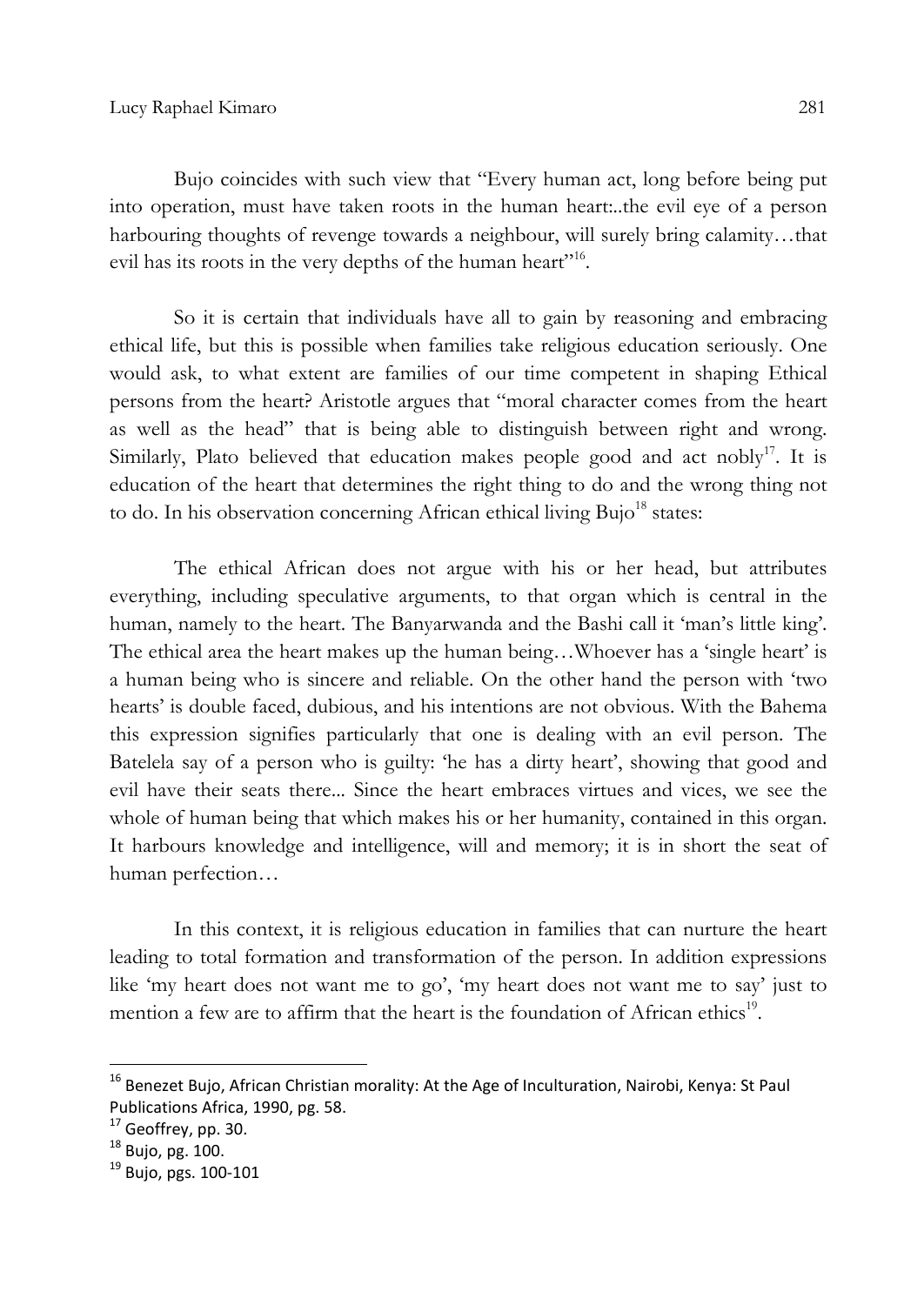When religious education is well taught in families it is the heart that is touched, the person has an experience of continuous conversion as he/she grows. With religious education an individual does not only become intellectually convinced and emotionally attracted but also willing to submit his/her life to the divine teachings so as to constantly gain wisdom. This is in line with Porter's argument that things become right when they are approved by God, because morality derives from God who is responsible for the ethical standards of human person<sup>20</sup>.

Christian religion teaches that when the heart is under Christ's and Holy Spirit's control, an individual is able to do what is right and avoid doing what is wrong. This entails knowing the purpose of existence, the fundamental reasons for living. However, in all these, there should be an intrinsic motivation from the family, true interiorization of the ethical code through religious education. Geoffrey<sup>21</sup> argues that people with higher degree of intrinsic religiosity tend to be more moral, more conscientious and more disciplined, hence religious education is vital in families. Decisively morality taught is heart knowledge, which opens the way for right reasoning and character education helping the individual to know how best to live wisely. Unquestionably, as human beings we are all involved in search for the best way to live, that is how to preserve life and what is of higher value before  $God^{22}$ .

### The Importance of Teaching Ethical Values in Families.

It is important to bear in mind that character education can only fully succeed if it accompanied by religious education and spiritual revival. God's absolute moral principles are for people fully committed to Christ. In this context religion as well as education play a very key role in spreading ethical values throughout society. It is valuable to shape the character of an individual which is relevant for personal and societal transformation in the present life and the future generations. A good example is education on the respect for people with diverse cultures, religious traditions and political ideologies to avoid prejudice and violence; and instead promote mutual understanding. Religious wars in the present world is a serious problem, hence teaching in families on the respect of other people regardless of their religious beliefs is crucial.

<sup>20</sup> Porter, pg. 17.

<sup>21</sup> Ibid, pp. 30, 31.

<sup>22</sup> Porter, pg. 33.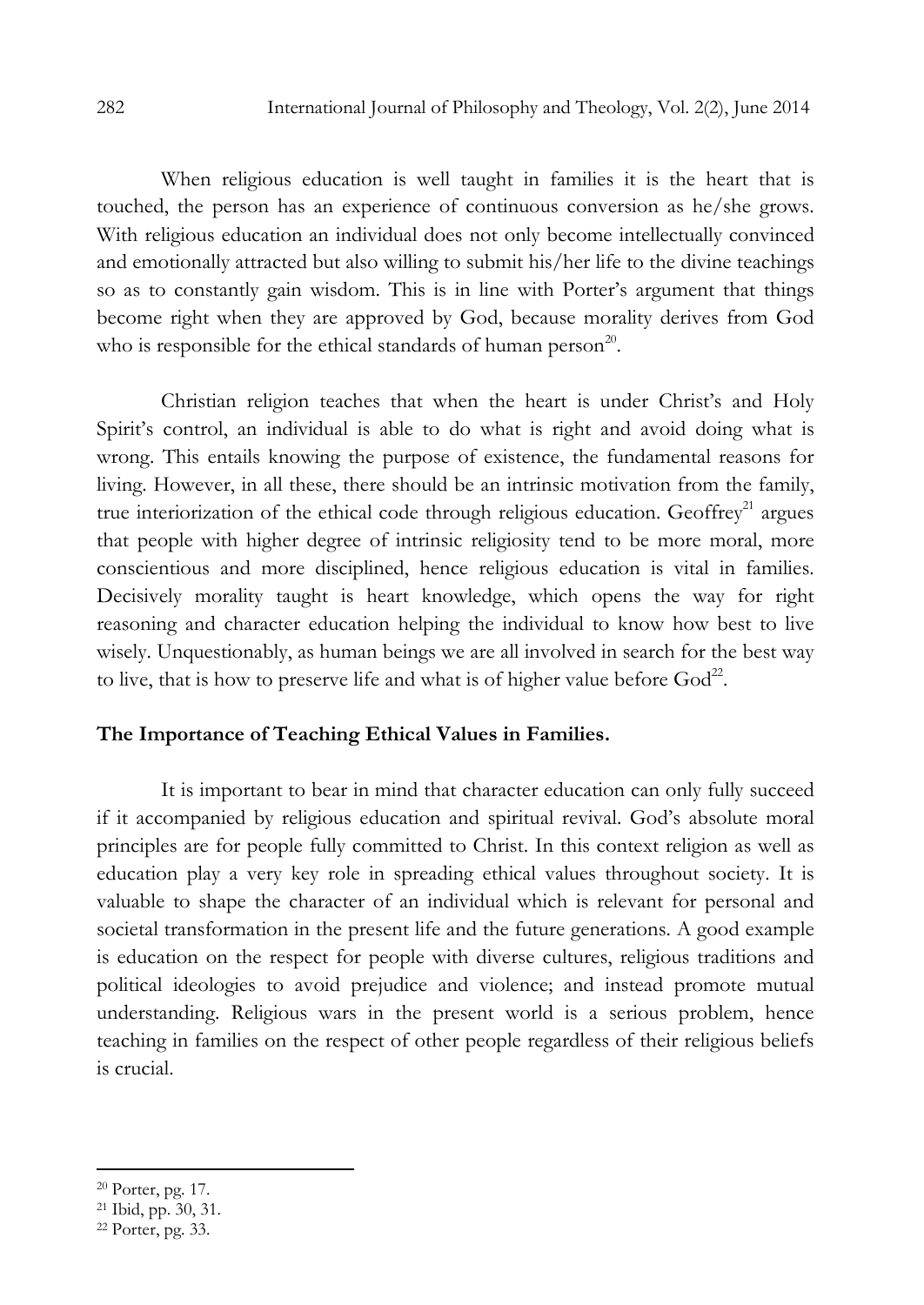Hans Kung and Kuschel contend that "… when they stir up prejudice, hatred, and enmity towards those different belief, or even incite or legitimate religious wars, they deserve the condemnation of humankind and the loss of their adherents"<sup>23</sup>.

Christian families are asked to nurture the human person to be a good citizen in the society, and work for common good. The family is instrumental in molding and building the society. To ignore its role is to jeopardize the integral good of the human person. For instance laughter and fun in a family are a great help in laying the foundation of discipline; have good time together, ethical standards and standards of sex conduct are set by the family. Values in families are imperative for shaping the life of an individual hence, create good atmosphere for better life of all. "The Family is recognized as the most significant influence in determining the kind of person one becomes…"<sup>24</sup>

Understanding and accepting persons from other religious, racial, social, economic and cultural background is central for establishing harmonious living in today's societies. All the stake holders in families and teachers are often quite unconscious of how their prejudices against children and adults of another race or religion affect the thinking and feeling of their children. These deny children chances of developing minds and hearts which will make their communities better and their own lives happier, hence quest for global ethics<sup>25</sup>.

 At times people act improperly because of ignorance although in the case of religious conflicts it could be accompanied by political interests. It is unfortunate that religion that quenches the spiritual thirst and is believed to drive human beings closer to creator is instead used to incite the faithful against people of other faith traditions who believe that all people are created in the image and likeness of God. The religions of the world have powerful influence on the human future. On the same line, currently there are about 40 wars in progress around the world, and the hostilities inspired by religions are major factors that lead to degradation of human dignity<sup>26</sup>.

<sup>23</sup> Hans Kung and Kuschel Karl J. A Global Ethic: The Declarations of the Parliament of World's Religions. New York: Continuum. Pp. 31.

 $24$  Shuey, pg. 52

<sup>25</sup>Hans Kung, pg. 229.

<sup>26</sup> Hams Kung, Yes to a Global Ethic. New York. Continuum., pg. 100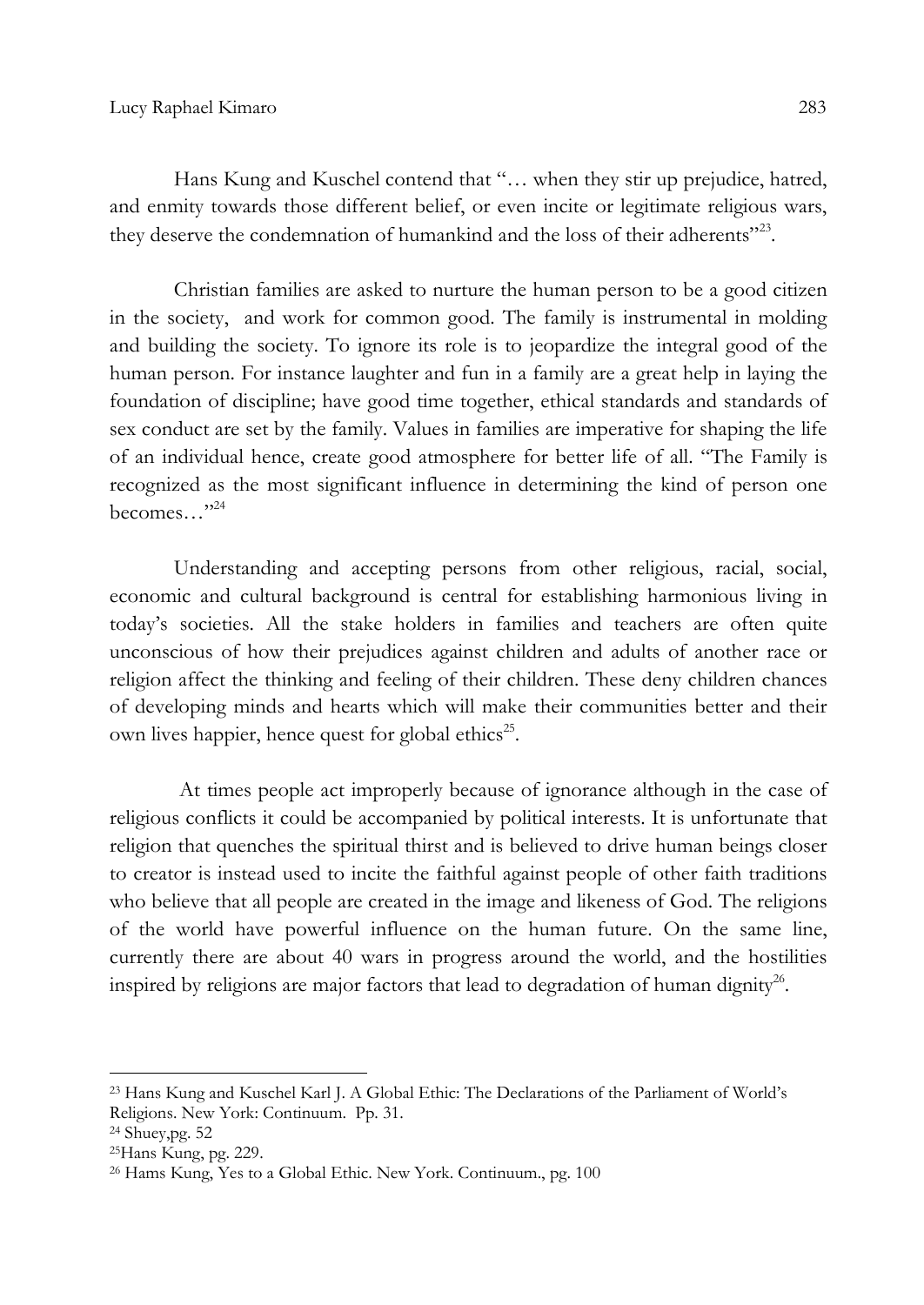Dalai Lama, one of the most respected spiritual leader in the world says "…every religion is called on to mobilize in itself ethical traditions and spiritual sources which will contribute to the well being of humanity as a whole. These are ethical traditions and spiritual sources which support what is started …."<sup>27</sup>

Unequivocally wrong and right are not just matters of personal references. Right refers to actions, conduct, and behavior that inquire into morality of such acts like keeping promise, truth telling and compassion just to mention a few. Nevertheless, the nature of modern day crime is a concern of many people of good will, people who try to live in a right manner. The high levels of violence witnessed in many communities of our time are a sign that true ethical shaping of the character in families is either missing or very minimal. So the need to quest for ethical values that can guide the modern person of the  $21<sup>st</sup>$  century is critical.

People with internalized ethics, with transformative understanding of human value are few in our world today. The essence of ethical demand for human behavior, such as, do not kill, do not steal, do not lie, do not commit sexual immorality has meaning if religious education is taken seriously in families. Human beings have intrinsic dignity and unalienable rights, but also each has responsibility for what he /she does and does not do, hence, all our decisions, omissions and even failures have consequences. To be precise, ethical life is for healthier and happier life of an individual due to its objective values<sup>28</sup>; so lack of such ethical values in families and society is a sign of sickness. That is why we have so many intellectual developed minds around the globe but the missing of ethical values is then clearly manifested in emotional, psychological, mental and spiritual confusions which lower human dignity. This is in line with what the famous educator in the Middle Ages, Ignatius of Loyola once said "the aim of life is not to gain a place in the sun, nor to achieve fame or success, but to lose ourselves in the glory of God"<sup>29</sup>. Such understanding contradicts materialism and secularism which are now dominant in many people's lives and families.

<sup>27</sup> Hans Kung, Yes to a Global Ethic. New York: Continuum. 1996 Pp. 105

<sup>28</sup> John Hymers, Introduction: Ethics and the Ground" in Ethical Perspectives: Journal of the European Ethics Network Vol. 14, No. 2, June 2007. Pp. 113-114

<sup>29</sup> Hill, Alexander, Doing the right thing: A Framework for Making right choices at work. Discipleship Journal.com Jan/Feb 2000, pp. 14, www.gospelcom.net/narsNP/DJdatabase/hill.Shtml Accessed  $20/6/13$ .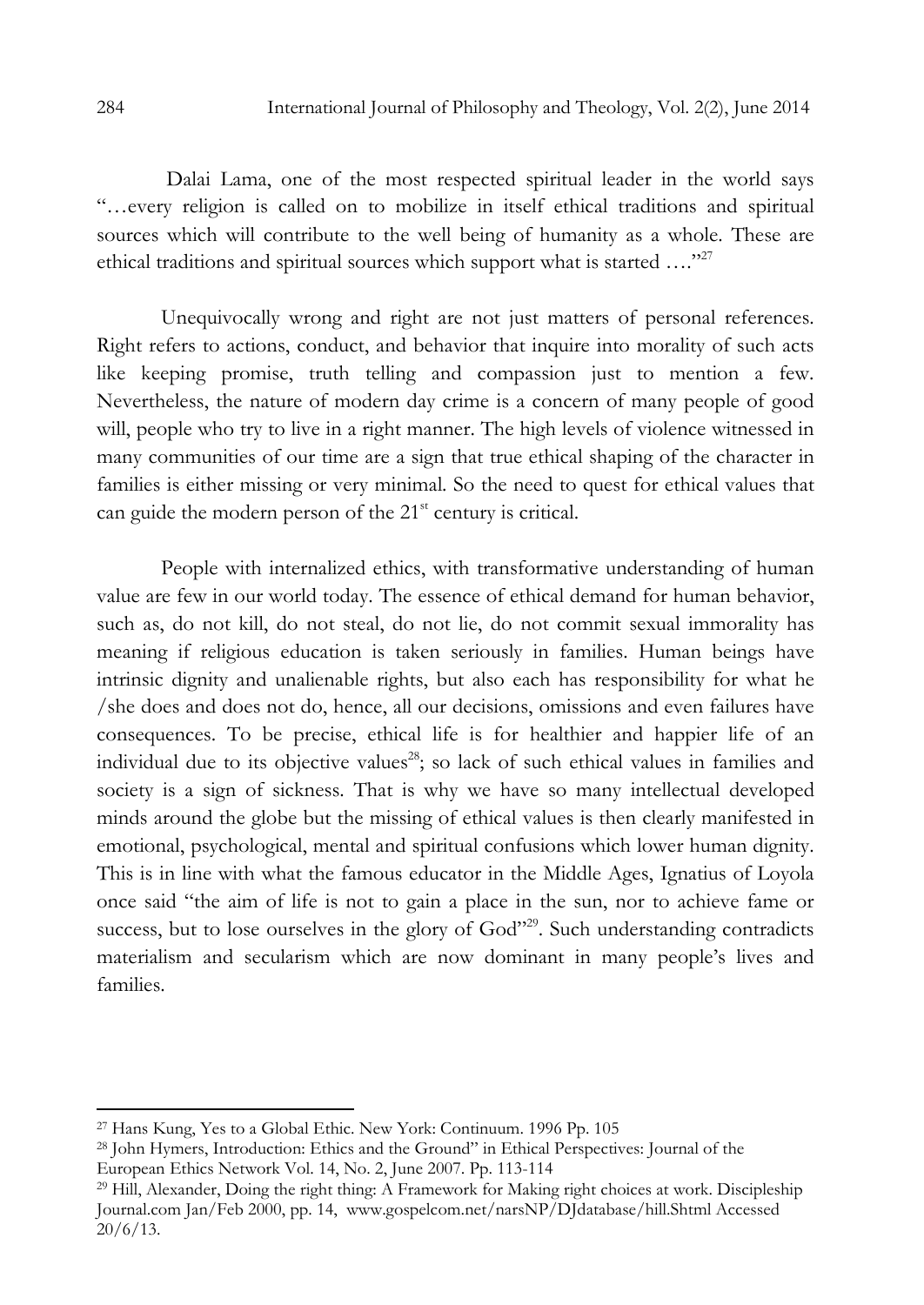However, it must be noted that "without the acknowledgement of the moral dimensions of our world we risk creating informed cynics who know the price of everything and value of nothing"<sup>30</sup> Said President H.T. Rhodes. The most important gift that a child can be given is to help him or her build good behavior leading to development of ethical life through habit and practice. Ethics of the heart can only be realized with education and formation of children's conscience in families which is indeed prominent to ethical living. Children or youth ethical shaping is very crucial in the quest for ethical global life since these are the very people who are expected to stand and protect ethical values and hand it over to the next generation. Various individuals are also expected to continue adopting such ethical values during their lives, and influence other people hence achieve higher standards of ethics with positive attitude to life, work for justice, forgiveness, and compassion. In this case parents have indispensable role to play to foster ethical life in families, societies and the entire globe.

## Internalizing Parental Education for Ethical Living

Parents have always given their children formative and transformative education. Among the Chagga people of Tanzania, parents ensure that children acquire ethical education they need so as to fit in the social world. Ipvunda<sup>31</sup> system of education has been crucial for lives of individuals as they acquire values like reverence, respect, generosity, self-confidence, courage, honesty, moral guidance and self control to mention a few. This is affirmed by Hans Kung who says "Our life is shaped by the fact that in some areas of society, traditions and obligations are being kept alive which were historically influenced on culture and values of the whole of society"<sup>32</sup>.

It is unfortunate though that majority of these people especially those in urban areas have a challenge in fulfilling this noble duty. Such educational preparation is for helping individuals to build up strong families in the future, be responsible citizens and diligent people at work<sup>33</sup>.

<sup>30</sup> Wiley, 1987, pg. 3

<sup>&</sup>lt;sup>31</sup> A Chagga word for the systematic and educational formation of the youth.

<sup>32</sup> Hans Kung, Yes, pgs. 48

<sup>33</sup> Lucy R. Kimaro, The role of Religious Education in Promoting Christian-Muslim Dailogue in Africa. Nairobi, Kenya: CUEA Press, 2011. Pg. 2.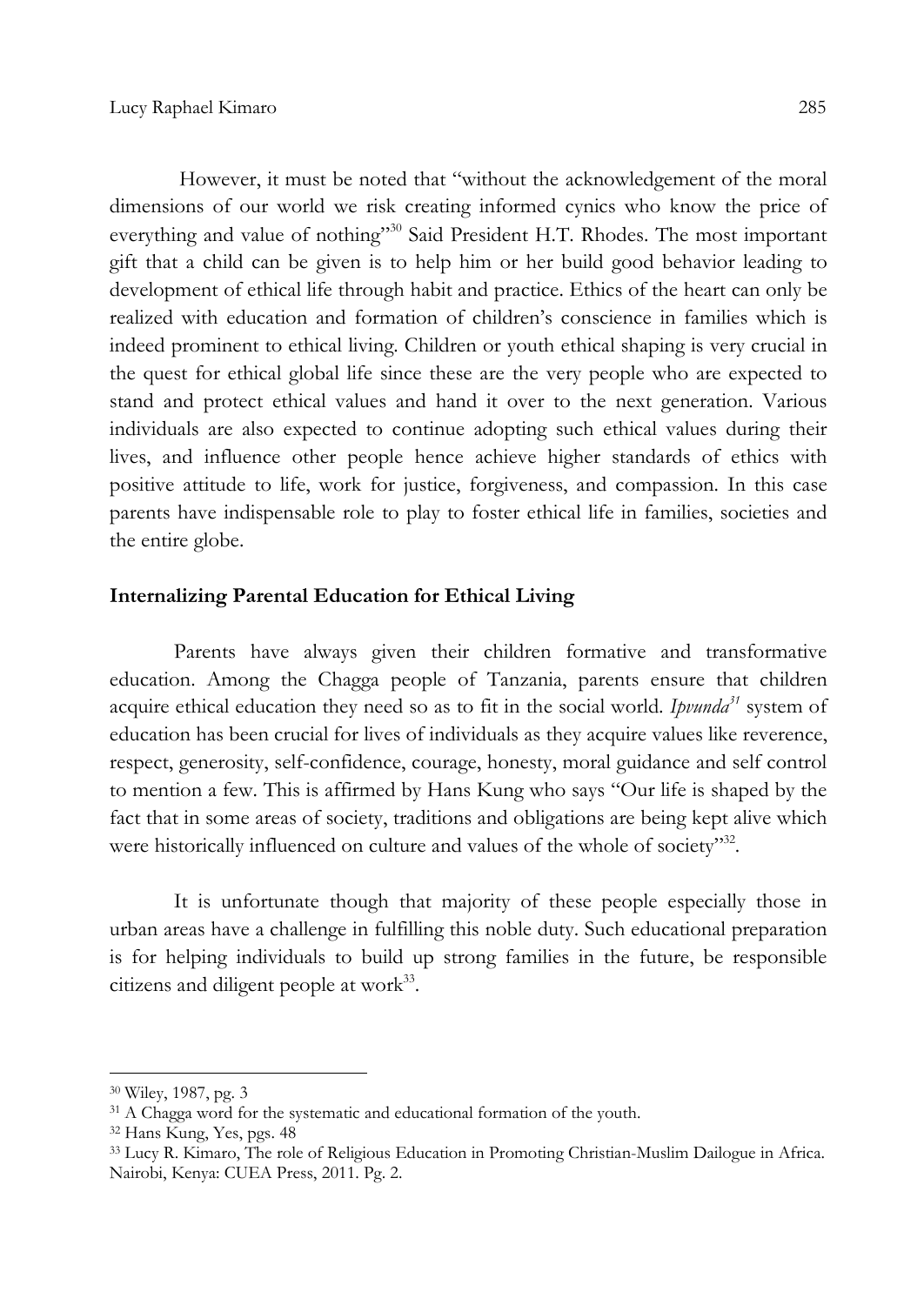With such kind of formative education it would be a grave blunder for an individual to practice prostitution as Podimattan observes "It is wrong and morally forbidden because of an objective moral defect of the sexual act precisely as human. Prostitution is a type of sexual misbehaviour or misconduct. It is wrong because it is misbehavour…It is defect in the properly human relations that ought to obtain between man and woman...the defect of prostitution is that it excludes this permanent loving relationship"<sup>34</sup> such practice shows lack of respect for self, family and society.

Magesa states that "The indigenous realm is deeply morals-based, with all of its transactions founded on and tending to the fulfillment of harmonious relationship, community building, ...<sup>35</sup> Some of the cultural values found in many societies are still very effective in helping individuals acquire ethical values. This is witnessed with the fact that "the conviction of cultural values are in a real sense the springboard of the Gospel and of its genuine interpretation is a fundamental theme of the consciousness of the council …treasure of African tradition, the respect for life, and esteem for community and family, family solidarity, support for relatives, respect for the old, the sense of hospitality, judicious preservation of tradition, attachment to dialogue, to settle differences,…so the modern world should be build under the foundation of these values"<sup>36</sup>. However, for parents to be able to reach this goal they themselves should be role models, they should teach through their lives, that is, by word and deed as a guide to the good life that pleases God. It is important to show how people of virtue are admired and tend to succeed in life for motivation<sup>37</sup>. The parents have to tell their children, what is good and what is bad, if one has to develop certain amount of virtue, it has to start with children-upbringing, we learn from parents, behave in ways that conform to ethical virtues. It is their task to give children what is called a "moral education", that is, ethical upbringing and formation of character which children receive from home or other people responsible for such formation of the character<sup>38</sup>.

Undoubtedly, the use of ethical rather than moral upbringing is to remind us that the virtues that go to make a person's ethos or character are not concerned with the wellbeing of others only.

<sup>34</sup> Felix Podimattan "Moral Dimensions of Prostitution" in Indian Theological Studies Vol. XLlll, June 2006, no. 2 pp. 194-234.

<sup>35</sup> Laurent Magesa, What is not sacred: African Spirituality. New York: Orbis Books, 2013 pg. 152

<sup>36</sup> Magesa, pg. 10

<sup>37</sup> Geofrey, pgs 44-46

<sup>38</sup> Ibid.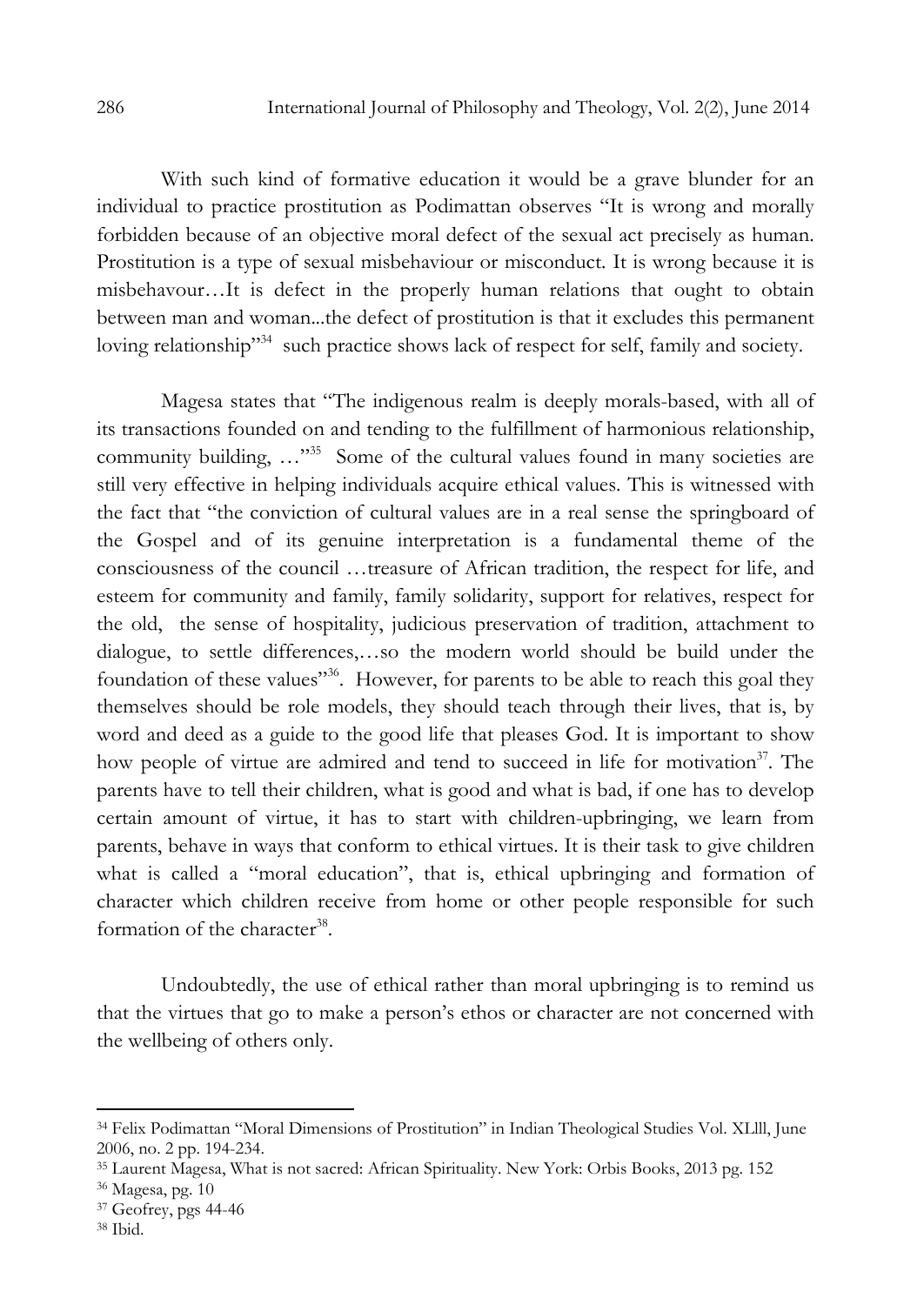$\overline{a}$ 

Upbringing is the most important way of building children's good behavior. Parents can also prevent the development of dispositions that are esteemed to be bad. The challenge is the actual outcome from the upbringing, character defects entails one is not brought up well. As long as parents are responsible for child upbringing, they should be aware of this responsibility, to bring a person up well. What is the child to be like depends on how the conducts of parents have influenced him/her character. Nevertheless, the style of education and formation that some parents give their children is noble and unique as observed by Magonet:

A man sent his son to the Yeshiva, the Talmudic academy, to study Talmud for five years. When he returned the Father met him, took him aside into his study and asked him what he had learnt. The Son replied: 'I learnt that the greatest teaching is "you shall love your neighbour as yourself". But you knew that before you went away! said the father. 'you didn't need five years of study to find that out! The difference, 'said the son' is that now I know that it means: "I must love my neighbour as mysel $f^{39}$ 

In the similar perspective ethics uncovers what remains unsaid and in so doing, illuminates the support upon which the theories and praxis rely. Are parents and other stake holders in families today acquitted with golden rule which is at least found in almost all religions, 'do not do to another what you would not want to be done to you? When I visited Rwanda in June 2013, a friend took me to a family where a Hutu man saved the lives of three Tutsi girls whose parents had been killed. The man had hid the girls in the toilet for three months without the knowledge of the family members. He gave the girls his share of food and did not want even his children to know because they would not be able to keep the secret, and so this would not only cause the death of the girls but would also cost his own life. He said that everybody else in the family was celebrating and boasting for killing so many Tutsis. The man waited until it was a bit safe, then he handed the girls to the UN officials, so the girls survived the 1994 genocide<sup>40</sup>. Later the man called his children and told them what he had done, and commanded them to do the same, that is what it means to be a neighbour to someone.

<sup>39</sup> Jonathan Magonet "Judaism and a global Ethic" in Yes to a Global Ethic Hans Kung ed) pp. 96.

<sup>&</sup>lt;sup>40</sup> In 1994 there was genocide in Rwanda where more than 800,000 majority Tutsi and Hutu moderates were killed by Hutu Extremists due to tribal hatred.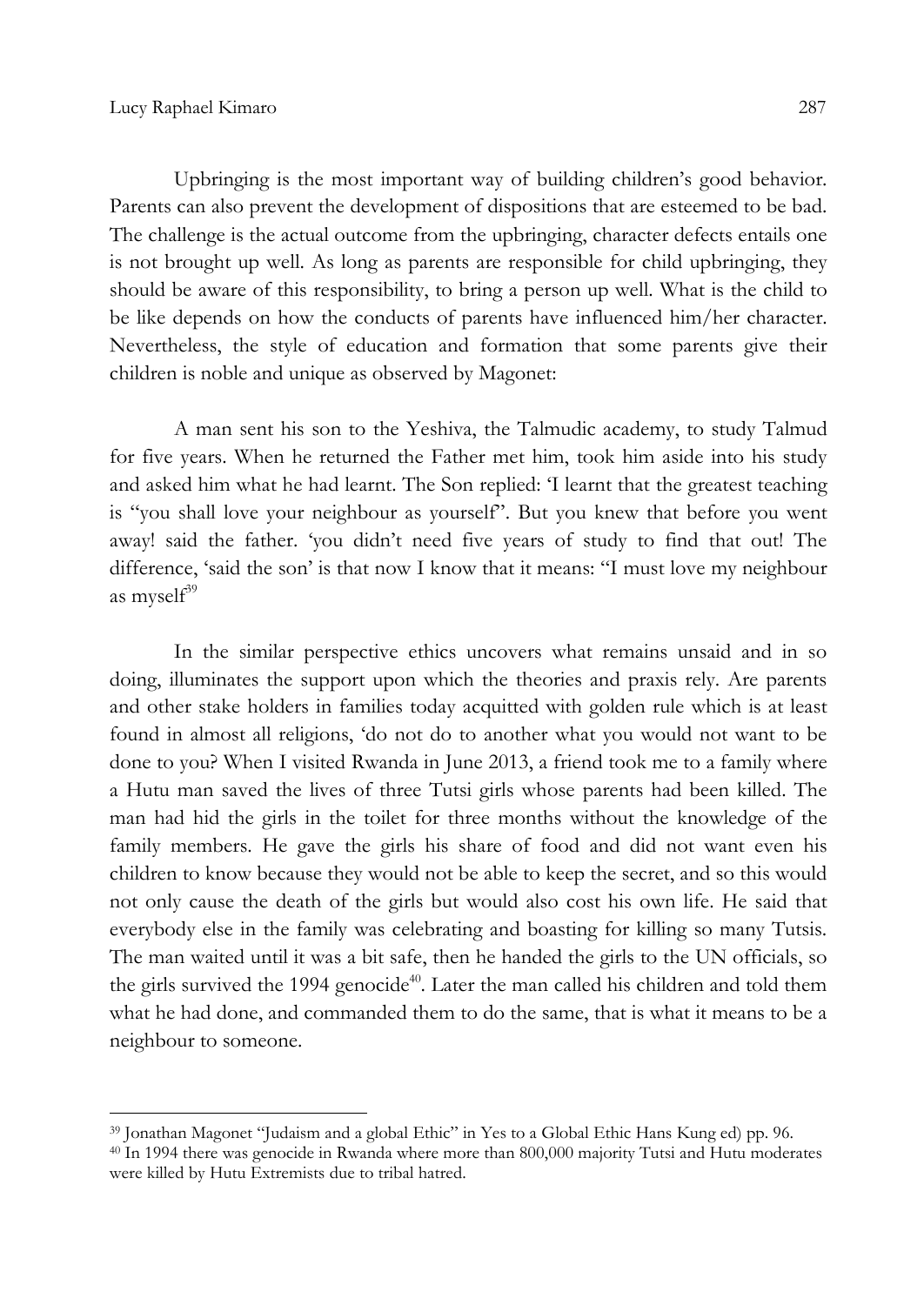This man is seen as an icon, a truly model and an example to be emulated not only by his children, but by the present and next generations. This is what one can call practical ethics rooted in the heart.

Parents have a noble duty to teach their children religious ethical living through their own lives. It has been noted that people with higher degree of intrinsic religiosity tend to be more moral, more conscientious and more disciplined for that matter. It means that character education will not succeed without spiritual revival. Through the spiritual disciplines Christians become holier, trying to live up to God's standards<sup>41</sup>. These views concerning the need of religious formation for the transformation of moral values are affirmed by Hans Kung "we affirm that a common set of core values if found in the teachings of religions and that these form the basis of a global ethic<sup> $n+2$ </sup> In addition to that "Earth cannot be changed for the better unless we achieve a transformation in the consciousness of individuals and in public life, such transformation must also be achieved in the area of ethics and values $43$ .

Christian values serve as foundation for a descent society,<sup>44</sup> and parents have a key role to play to ensure that their children at home and school continue to grow as people with integrity. It is not a matter of intellectual gymnastics but rather it is action. Through religious education the hearts as well as heads must be touched to avoid many negatives including teenage pregnancy, careless shooting, drug and alcohol abuse, horrifying instances; and instead developing ethical skills as well as habits and dispositions such as honesty and self control, responding to situations ethically, integrating the values of caring with what they learn, trust, respect and responsibility to mention a few. John Paul 11 in his encyclical Familiaris Consortio "the family is...the place of origin and the most effective means for humanizing and personalizing society: it makes an original contribution in depth to building up the world, by making possible a life that is properly speaking human, in particular guarding and transmitting virtues and 'values' ..."<sup>45</sup>

<sup>41</sup> Geoffrey, pg. 31.

<sup>42</sup> Hans Kung and Karl J. Kuschel A Global Ethic: the Declaration of the Parliament of the World's Religions. New York: Continuum. Pg. 14

<sup>43</sup> Hans Kung and Kuschel Karl pg. 34-35

<sup>44</sup> Fede, 1986, pg. 9. Or Lantos pg. 13

<sup>45</sup> John Paul 11 "The Christian Family in the modern World" no. 43, "in Austin Flannery (ed) Vatican Council 11:More Post Concilar Documents, Vol. 2, New Delhi: St. Pauls. Pg. 878.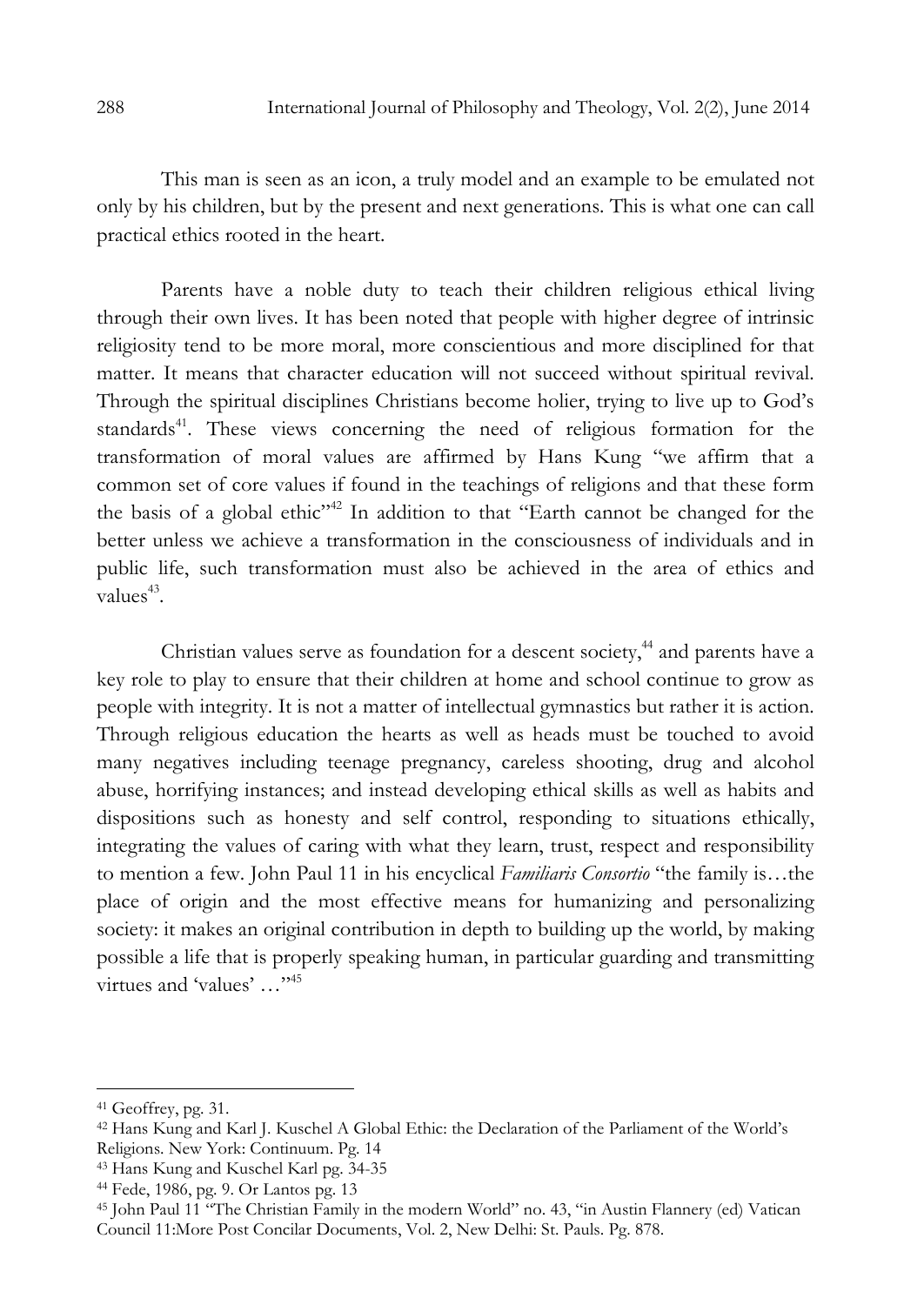Parents who strive to be good role models teaching their children the core virtues with code of conduct to support them can transform not only their children but can also inspire children from other families. In this case, religious and spiritual aspect of formation is still vital in the whole process of ethical shaping of an individual's life. When confronted with dilemmas, the first to be consulted is God. This is a part of our personal beliefs; we are constantly dealing with other people to whom religious values are important, but also for others religion is not an issue. In that case, ethical decisions and actions are likely where there is moral character<sup>46</sup> accompanied by virtue skills.

#### Can Virtues be taught in Families?

According to Kitururu "The word virtue comes from the Latin word virtus which means excellence. A virtue is that which enables human beings to excel in behavior. Virtues include: prudence, temperance, fortitude, justice, faith, charity, and hope..."<sup>47</sup> In a similar view Wadell states "A virtue is a moral skill that enables a person to fathom in a situation precisely how the good can be done or needs to be done. Ethics is a practical science, dealing with concrete, everyday behavior..."<sup>48</sup> Accordingly, virtues form the hinge of moral or axis on which the moral life turns. Without these virtues one cannot sustain the journey to the good, especially if progress is to be made in moral life. One must be prudent, just, temperate, and courageous in order to navigate successfully in the life journey of turbulent waters of the world challenges. There are four cardinal virtues identified by Wadell which "express some aspect or ingredient of every virtue, so that every virtue shows itself in some way as prudence, in some way as justice, in some way as temperance, and in some way as fortitude. The cardinal virtues mark four qualities an act must have if it is to be virtuous".

The virtue of prudence for instance, is demonstrated through words, deeds, open heart and mind of individual which are the sign of maturity.

<sup>46</sup> Geoffrey, pg. 21.

<sup>47</sup> Beatus B. A. Kitururu, The Spirituality of hospitality: African and New Testament Perspectives, Nairobi, Kenya: CUEA Press, 2009, pgs. 58-59.

<sup>48</sup> Wadell, pgs. 1004-1005.

<sup>49</sup> Wadell, pg. 1004.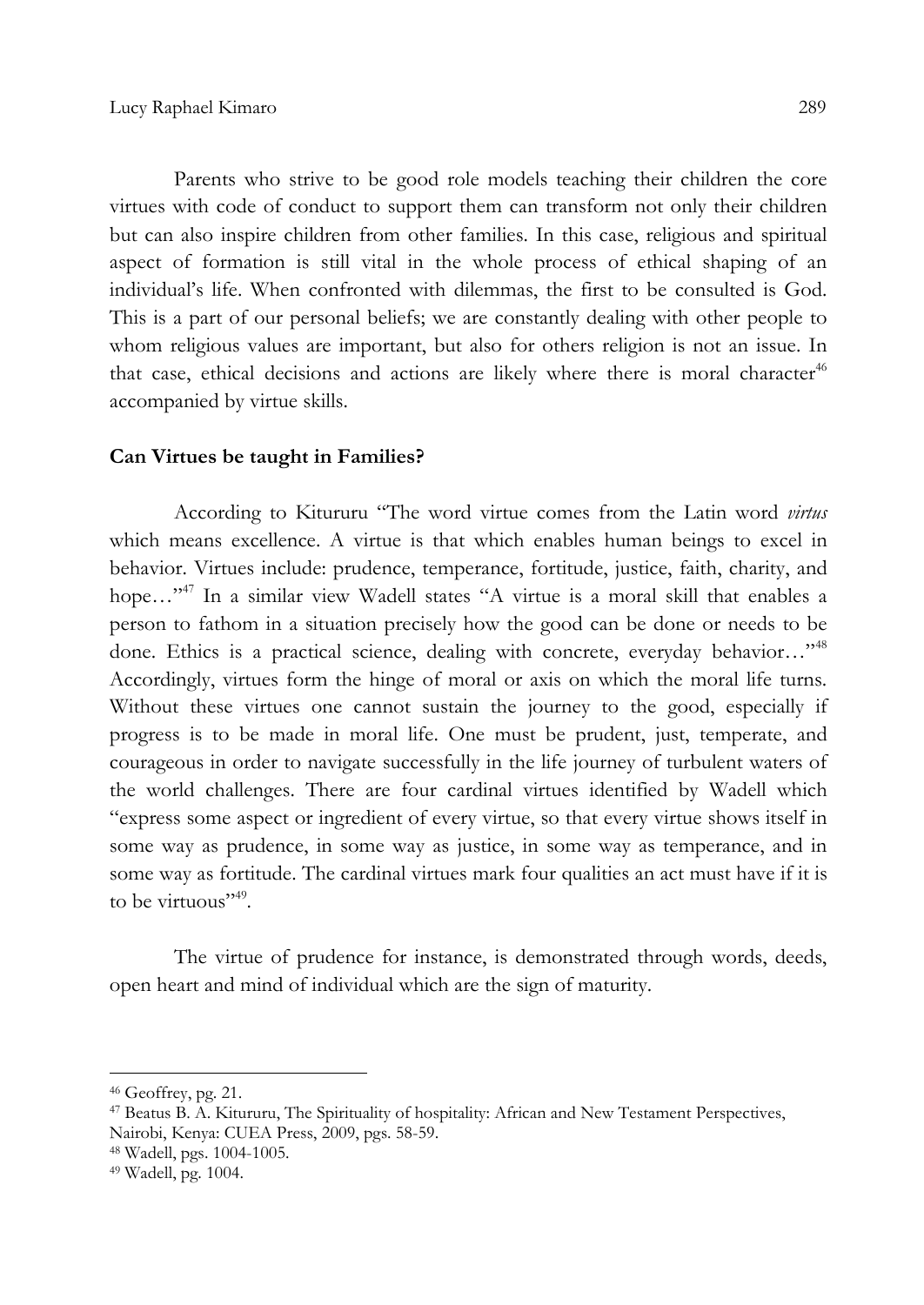Ability for discernment and wisdom are crucial for one to make rational decision for the well-being of an individual and society. Treating people with respect and self-respect demonstrates personal good behavior; which in great extent children learn from their families and develop as they naturally grow up. However, religious education also plays a role as Geoffrey considers virtues as transcendental constants that are timeless and not bound by culture<sup>50</sup>. This can be related to Kiswahili<sup>51</sup> saying that"Mtoto umleavyo ndivyo akuavyo" which means "the child grows up the way he/she is brought up". It implies that someone cannot acquire behaviors which are totally different from how he/she is brought up, since virtue develops gradually.

Self denial is understood as the most vital way to demonstrate person's virtuous life which cannot authentically be taught in schools; instead it is a behavior that a person builds up not in a short time but for a long time. Many great people who have demonstrated good example and model to humanity like Gandhi of India, Nyerere of Tanzania, Mother Theresa of Calcutta, Nelson Mandela of South Africa just to mention a few made a lot of sacrifice. These people can be considered as virtuous for their self-denial which enabled others to experience liberation and justice. Looking at the life experience of such great people one could be inspired to embrace values that uphold human dignity. Locke affirms this view by saying that future virtuous adults must not only practice self-denial but also to see the rational path<sup>52</sup>. In relation to that Magesa observes "…Students need to pay great attention to the lived experience, the fundamental dimension of shared human existence. But since lived experience is differently expressed by the different people and communities … these traditions may be independently evaluated to see whether they are good or bad in relation to the best interests of universal existence"<sup>553</sup>. Therefore individuals can be helped to reason rightly in their lives and parents need to create a habit in their children of thinking sensibly, hence, making it a behavior which develops little by little.

Virtuous life is the best way to approach ethical and spiritual life, because virtues respect one's potential to grow in the beauty of goodness, the promise of life, and to the wholeness proper of human nature.

 $50$  Geoffrey, pg. 41

<sup>51</sup> Kiswahili is the language spoken by most of the East African people. It is a national language in Tanzania and Kenya and has a lot of wisdom in its sayings.

<sup>52</sup> Tarcov, Nathan, Locke's Education for liberty. Chicago:University of Chicago Press (1984), pg. 10. 53 Magesa, 2013, pg. 6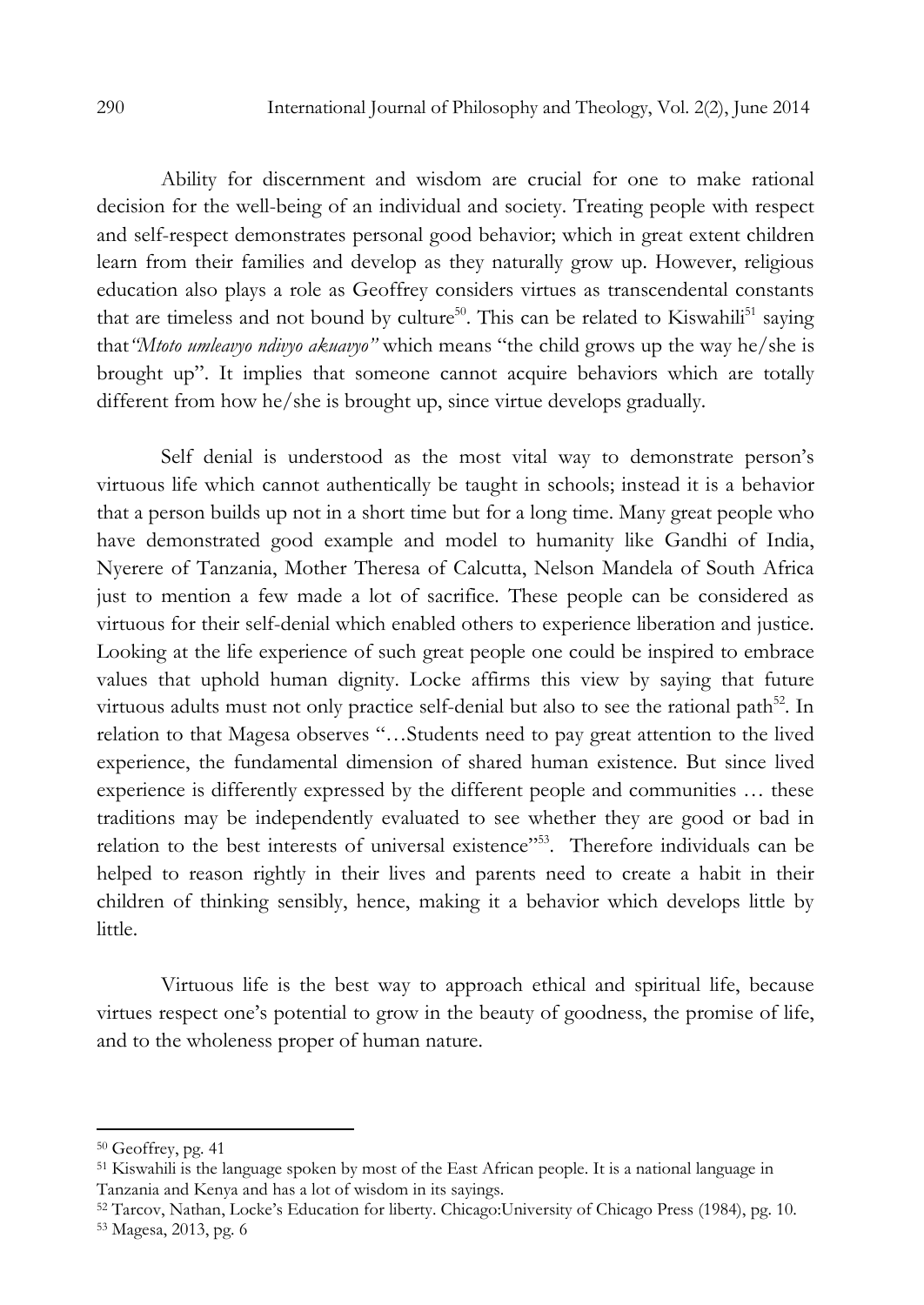The foundation of virtues in the life of individuals is the family, since it is in the families where activities develop into behavior. Repeated good habits bring quality of life and parents play a great part. Virtues are manifested in one's life and measured through the individual's outstanding behavioral excellence; thus bringing the person to his or her fullest development<sup>54</sup>. Virtuous person makes crucial and authentic decisions without regret. On one hand "Virtues are needed to cultivate an appropriate relationship to all the goods that develop human nature…The virtues recognize the need to develop habits that incline one to whatever is best…"<sup>55</sup>. On the other hand, virtues are important to overcome vice which are also habits that make both deeds and persons bad, diminishes, dehumanizes and destroys human dignity. Vice manifest in tendencies of corrupt behavior which can also grow unless uprooted through the skilled practice of virtue. Additionally, Wadell,<sup>56</sup> asserts that:

The moral anthropology of an ethic of virtue argues that virtue come where vices either used to be or readily can be. Justice works against selfishness. Temperance works against debasing behavior. Courage wars with cowardice. Men and women are a blend of conflicting forces. Virtue always has an opposite, either in the form of an already acquired habit or its inclination. Therefore, even as virtue grows, there remains a tension to the moral life; for instance, when one strives to be good, the hold of sin can still be powerful...Virtue is acquired by taking on the quality of good act, such as justice; however, the same is true of a vice. Vices are acquired by taking on the quality of bad act, such as cruelty, and the longer the vice has characterized a person, the deeper it grows, becoming part of the fabric of the person's personality...

It must be noted that virtues work for the good while vices focus on the opposite. Many times people choose according to what they have grown comfortably with, that is why at adult age it becomes very challenging to change the behavior. Some Kiswahili sayings affirm this "Mbwa Mzee hafundishwi kubweka" literally means "An old dog cannot be taught how to bark" or "Samaki mkunje angali mbichi" meaning "bend the fish when it is still wet". The two Swahili sayings imply that individual's behaviors cannot start at the later age, but one has to act several times from early years of life, keep being corrected and developing self initiatives to repeat the activity.

<sup>54</sup> Paul J. Wadell, "Virtue" in The dictionary of Catholic spirituality (Michael Downey ed). Collegeville, Minnesota: A michael Glazier Book The Liturgical Press, 1993. Pg. 998.

<sup>55</sup> Wandell, pg.

<sup>56</sup> Ibid,. pg. 1001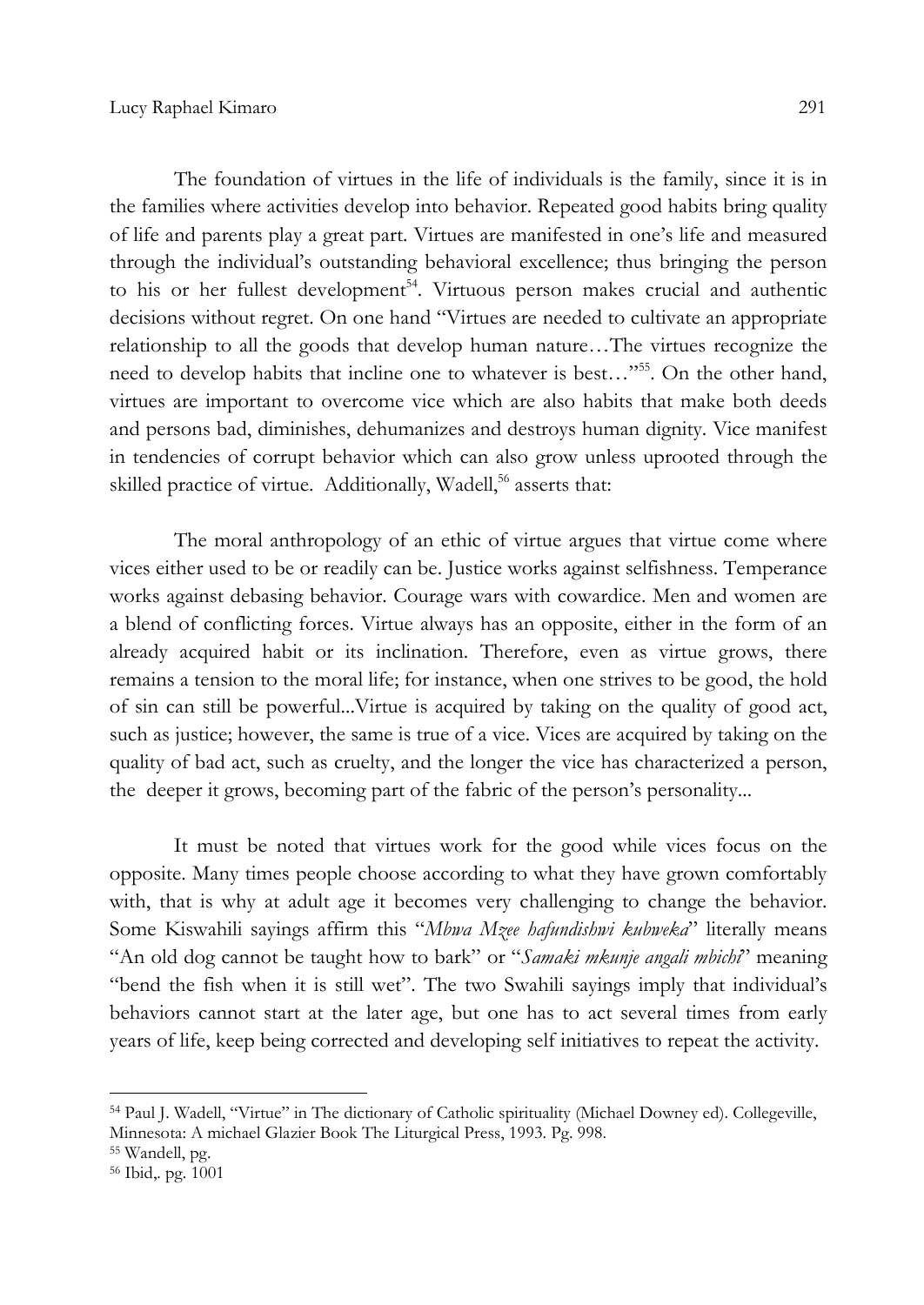It is in this context, that the shaping of children's behaviors in families as they grow is achieved. In connection with that, Wandell states that "a habit is a firm and predictable way of acting rooted in a quality of the person"<sup>57</sup>. Nevertheless, a habit to be a virtue it has to become part of the person that is truly a quality of the self; developed by practice. Geofrey adds that, to be ethical and have moral character, one must not only know the good, one must also love the good (moral feeling) and want to do the good (moral action)<sup>58</sup>.

 As mentioned earlier, development of virtue takes time, it is not fickle and sporadic but firm and predictable. A person with good behavior has been mastered by goodness, so much so that doing good is second nature, so a single action is not enough to produce a virtue, it is a process, gradually shaped. Virtues grow in the person who posses them, for instance, the growth of justice occurs not in the virtue itself but in the degree that a person has the virtue of justice. One practices justice, then becomes more just, hence ready to demonstrate this behavior leading virtuous life. It can be argued that ethical virtue is natural to human being but tempted to what is not good by standards of practical reason. Indeed the issue of justice is a critical concern in ethical life of our time as stated by Hans Kung and Kuschel "We condemn the social disarray of the nations, the disregard for justice which pushes citizens to margin; the anarchy overtaking our communities and the insane death of children from violence..."<sup>59</sup>. On a similar note Magesa adds "The ethics of human dignity require equitable participation by all in various dimensions of the economy."<sup>60</sup>

Conversely, it must be noted that ethical virtue can develop from the support we get from outside, we are in need of ethical upbringing which is part of the human formation in life. On one hand, behavior is practiced and kept in the life of that individual. On the other hand, "In the moral life, a virtue that is not exercised in proportion to its possession will begin to decay<sup>"61</sup>. Very often there is a disconnection from knowing what is right and doing what is right. It can be argued that acquiring knowledge about these virtues is not enough; to apply the knowledge of good alone does not necessarily lead to commitment to doing good, for example, people know that to drink too much spoils health but drink anyway.

 $61$  Ibid.

<sup>57</sup> Wandell, pg. 1004.

<sup>58</sup> Geoffrey, P. Lantos pg. 24.

<sup>59</sup> Hans Kung and Kuschel Karl pg. 13

<sup>60</sup> Magesa, pg. 53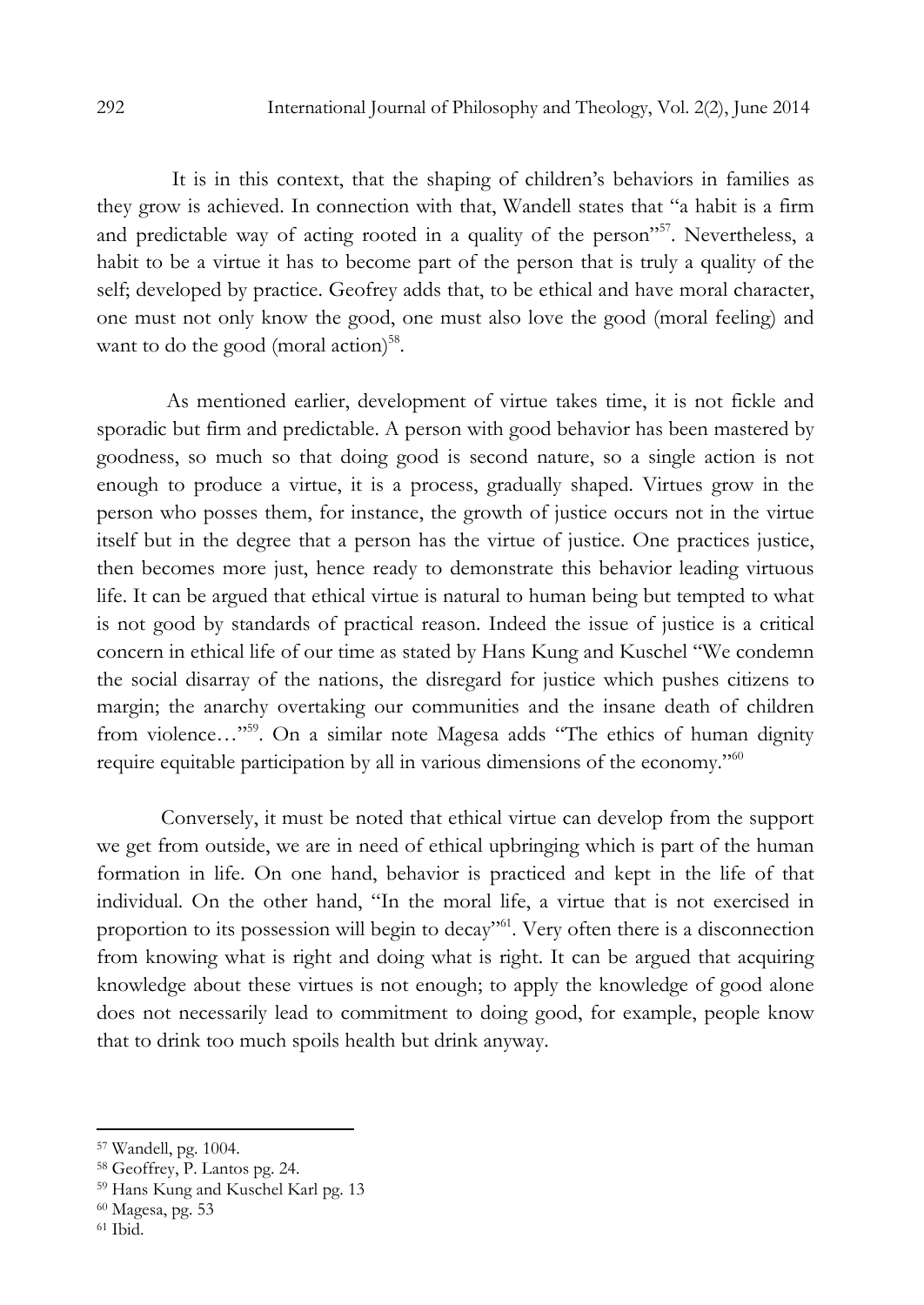In this perspective virtue is not only knowledge but also is having the wisdom and the will to do what is right, the power to carry out the minds of judgment into action.

In fact the hard part of morality is not knowing what is right but doing it as stated by St. Paul in the Romans (7:19) "For I do not do the good I want, but I do the evil I do not want". Ethical reasoning is not just about knowledge it is about choices between right and wrong, and good and bad, it is meant to transform not to control, it is almost impossible to overcome our temptations on our own, hence, for Christians to do good needs is a will which is transformed by Christ. Explicitly, head and heart need to be involved in the ethical action. At times the need for motivation or desire is critical. It therefore follows that virtue cannot be effectively taught via readings or lectures alone, knowing that a given action is wrong does not do any good if we lack the motivation to avoid engaging in that conduct, there is a wide gap, between knowing and doing in the moral realm. It can be stated that 99% of virtues in human life are mostly acquired through inspiration $62$  and repeated behaviors accompanied with challenges.

# Challenges

One of the greatest challenge is few role models from our countries, continents and the world that exhibit the great virtues. From Christian perspective, anything to do with Christian virtue is vital in helping the individuals to live good life not just a successful, happy and rewarding life as in secular world but life that pleases God. Moral courage which entails to act on ones convictions even if it costs something is not strongly demonstrated communities. It is to have nobleness of mind and heart especially forgiveness, patience, perseverance, sympathy, fellow feeling, benevolence, generosity, honor, self-discipline, selflessness and others. For instance having people who put forgiveness in practice like Pope John Paul 11 and Nelson Mandela is a challenge. The really predicament is not to know all these but to live the life itself.

Observation shows that there is a crisis of orientation where some traditional ethical standard is disappearing.

6262 Geoffrey pg. 25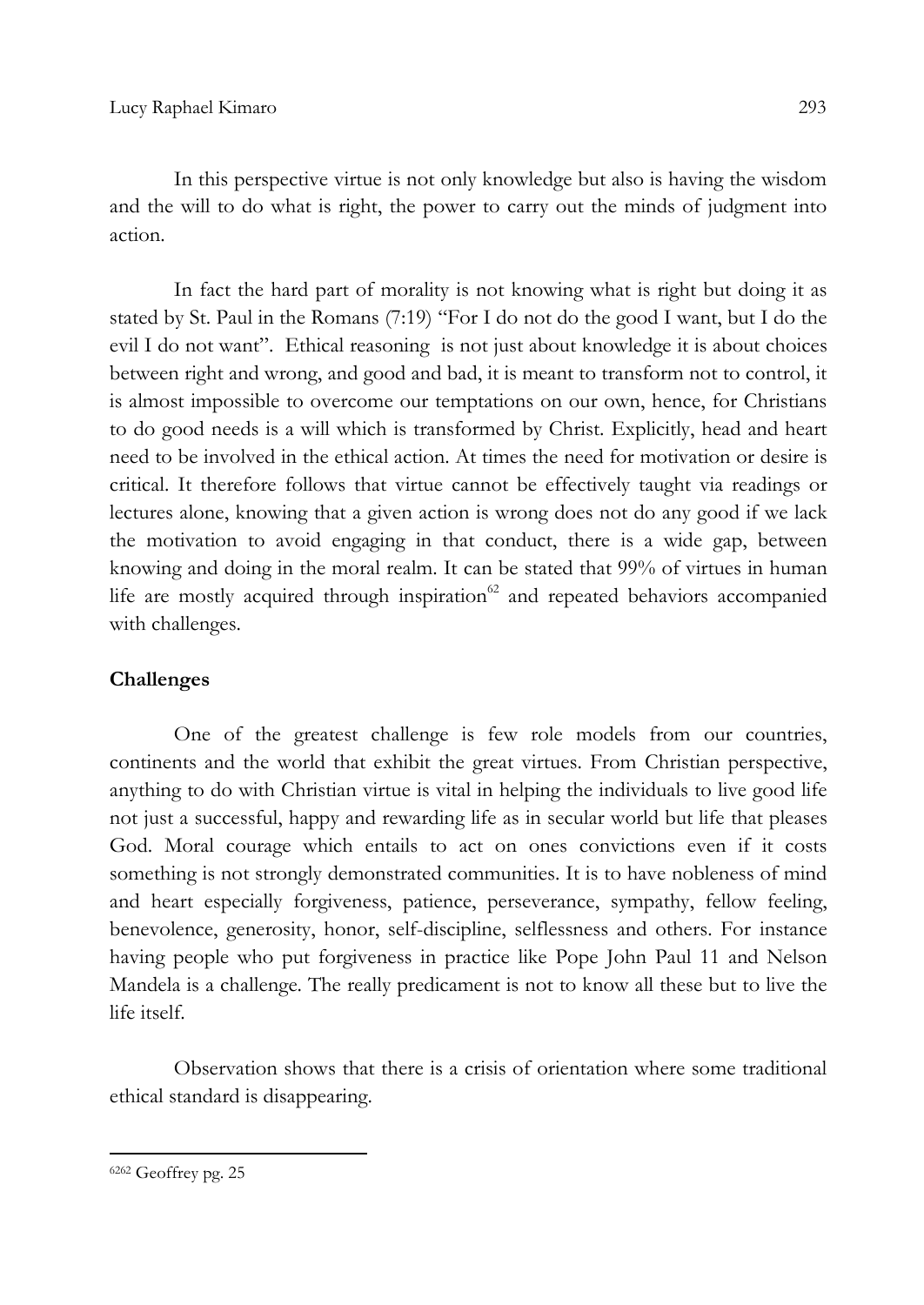The youngest generation seems not to know about the societal moral directives, but at the same time must cope with a confusion of values the extent of which it is difficult to estimate. The new generation hardly recognizes criteria for right and wrong, good and evil, of the kind that were still being communicated in the 1950s and 1960s by parents and schools, churches and even politicians<sup>63</sup>. This has increased the incidences of violation of human rights. In this case, children who do not get adequate formation from families and extended families find themselves in dilemma as regards to authentic ethical living.

Some vices have been commonly accepted although not ethical like corruption, majority of families find a challenge to bring up their children differently. Some innocent people who believe in ethical life find themselves trapped in the system; hence, making a 'U' turn becomes painful and challenging. On a similar note Mwachuku observes that "For the human person, to live the positive change often implies resisting the common or "normal" tendency, and to swim or paddle one's canoe row against the current. This requires a will and decision, perseverance and courage"<sup>64</sup>. Humanity just lives the opposite that is why injustices, selfishness and wars to mention a few have become common. Highlighting about human rights and war Rwiza argues that the use of children as soldiers, and their experience of psychological trauma due to atrocities has profound effect on the child, family and society. "The dignity of moral subject makes each person to be a subject of right. As a moral subject the person is inviolable in that his uniqueness and intangibility remains even in situations where certain acts may tend to contain him or her"<sup>65</sup>.

 It is a challenge that capacity for goodness is diminishing and there are elements between men and women that work against genuine well being of life. Apart from that there are powerful tendencies of sin and inner contradiction experienced between recognition of the good that needs to be done and an inability to do it. It shows how difficult it is to acquire virtues. Obviously, human beings and their world is plainly disordered. Additionally, disintegration makes doing good difficult. Besides, corruption of nature through original sin does not completely take away capacity for virtue, it does condition it, and human beings live with conflicting tendencies.

<sup>63</sup> Geofrey, 44-46

<sup>64</sup> Fortunatus A Mwachuku, The Courage to Change: Take off your shoes…Nairobi, Kenya: Kolbe Press, 2003, pg. 13.

<sup>65</sup> Richard Rwiza N. Ethics of Human Rights: The African contribution. Nairobi: CUEA Press 2012. Pp. 13,14.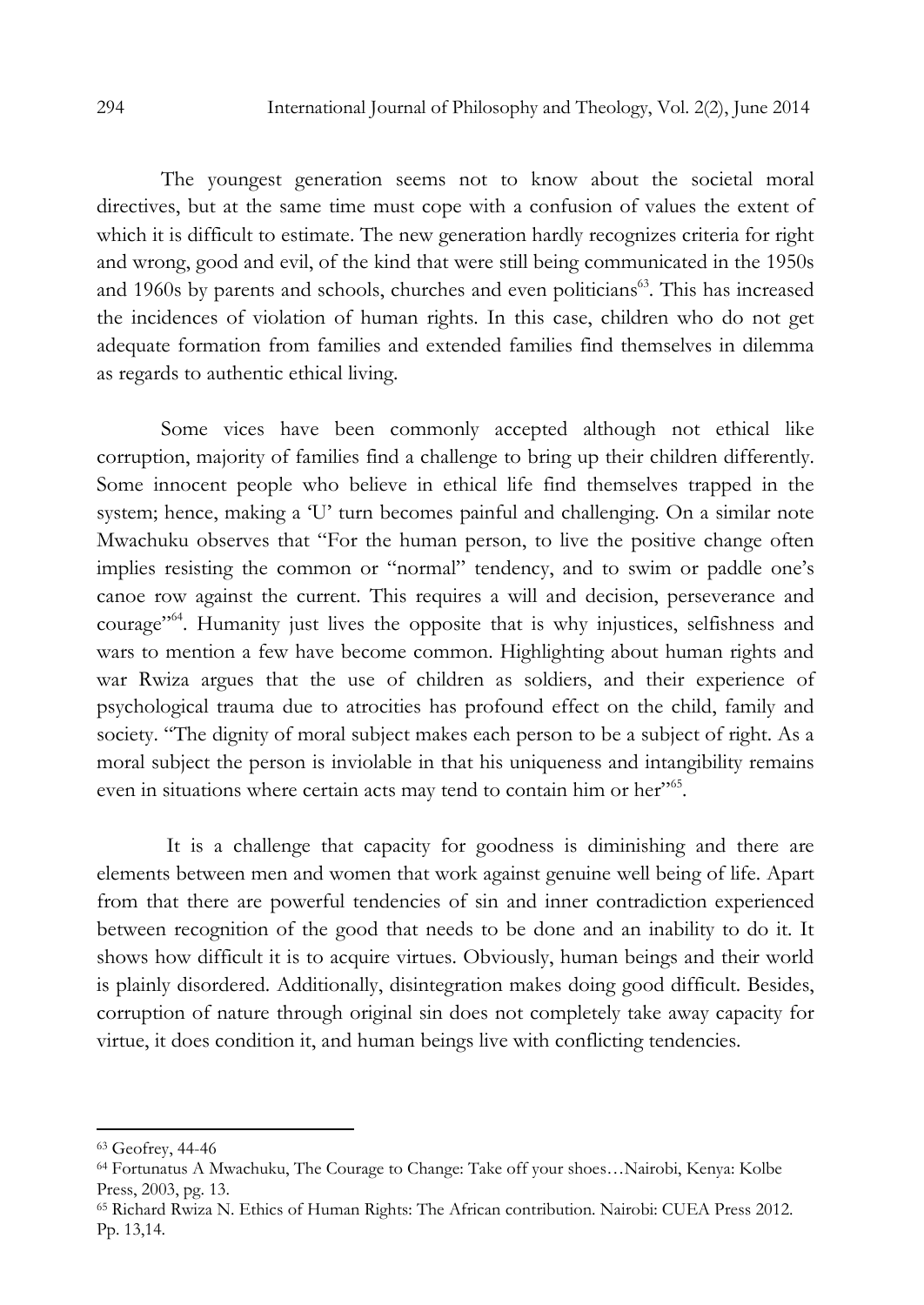Hence "…because nature is infirm, there is a need to develop virtue, but that is both difficult and tenuous…sin debilitate human nature. It affects the desire for truth, it weakens love for the good, it deprives one of the capacity to deal with difficulty or temptation"<sup>66</sup>.

Pope Francis analyzes the world ethical situation by saying that "…selfishness, which conflicts with people's ability to live in freedom... such selfishness develops socially-whether it is in the many forms of corruption, so widespread today, or in the formation of criminal organizations, from small groups to those organized on global scale. These groups tear down legality and justice striking at the very heart of the dignity of the person"<sup>67</sup>. For instance, cruelty, torturing and killings with complete lack of compassion as the incident in Bosnia war, where "Serbian soldiers raped a woman when her baby lay beside her, when they were finished with her she asked permission to breast-feed her baby, one of the soldiers took the knife, cut the baby's head off and threw it into the arms of its screaming mother"<sup>68</sup>. Unbeliever cruelty and a grave challenge especially in war zones, how can families teach their children to be virtuous people, shine in goodness is such a situation? Goodness is dulled and can be completely extinguished in the minds and lives of children with such experience.

Some challenges are really common in families such as when "The teen-ager needs to have respect for a parent's opinion; and a parent must be willing to listen to the opinions of the teen-ager …There are many times when it is essential that parents make final decisions…One young girl said' "The trouble is I don't like Daddy's decisions, but he's always right"<sup>69</sup>. It is important that the adolescent realizes that the father is right; and hence does what is right, but this remains a challenge as some young people do not want to be told that they are wrong. Society has laws that become part of a child's moral sense.

<sup>66</sup> Wadell, pgs 1000, 1001.

<sup>67</sup> Francis 1, Fraternity, the Foundation and Pathway to Peace, Message of His holiness Francis for the celebration of the World Peace 1 January 2014, pg. 13.

<sup>68</sup> Michael Hauskeller, "Moral Disgust" in Ethical Perspectives, journal of the European Ethic Network Vol. 13, No. 4, December 2006. Pp. 571-602

<sup>69</sup> Shuey, Rebekah M.; Woods, Elizabeth L. and young Esther M. Learning about Children. Philadelphia: J.B. Lippincott Company. Pp. 39.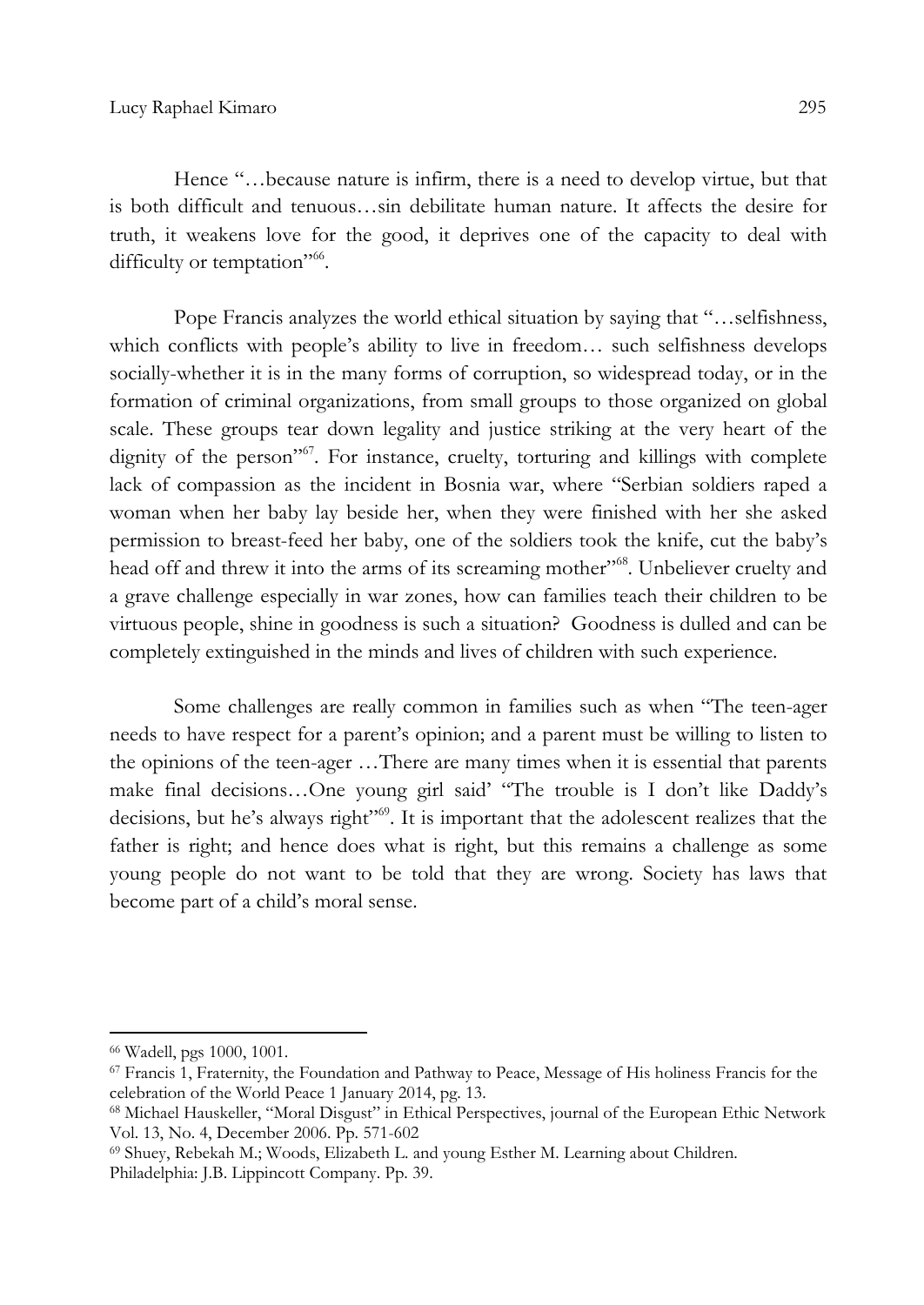At times young people's actions do not conform to the societal law that is why "Each child learns to accept certain regulations at home, then to accept the rules in school, and, finally, acquires the responsibility to follow and to help make the laws of society"<sup>70</sup>.

Another challenge is that modern education focuses more on the success in career but not much on ethical life. This is what gives birth to intellectuals who preach self-fulfillment to excess, they mock virtues and this is a problem everywhere around the globe<sup>71</sup>. In relation to that John Paul II in his *apostolic Exhortation Catechesi Tradendae* shows a concern on how millions of young people are being prepared to face the rough social, economic and political life. Preparation for young people in their early period of life with ethical values is vital if the nations need good citizens. The training at early time will easily influence their hearts, to be good children and young people<sup>72</sup>. However, anxiety in the contemporary world is a sign that millions and millions of young generation do not get sound grounding for their religious and ethical life. The fact that young people are"…dominated by uncertainty and fear, seduced by the escapism of indulgence or drugs, or tempted by nihilism and violence..."<sup>73</sup>. With such a situation it becomes a challenge for families and community to help them turn their hearts to God.

The fact that parents lack zeal in their duty to develop their children character as regards to religious teachings is a challenge. Majority of parents seem to have failed in fulfilling their mission of forming their children according to the biblical truth, hence, failure to transform them into ethical citizens which is affecting the global ethics of this generation and the one of the future.

However, for others it is a spiritual struggle between new nature and situations in the world. Another challenge is that moral education is left to individual child's family. The society cannot do much, especially where morality and religion are not given enough respect.

<sup>70</sup> Shuey,pg. 40.

<sup>71</sup> Hans Kung Yes to a global Ethic. New York: Continuum ppg. 75.

<sup>72</sup> John Paul 11, Apostolic Exhortation: Catechesi Tradendae of his holiness Pope John Paul 11 to the Episcopate, the Clergy and the Faithful of the Entire Catholic Church on Catechesis in out Time, Bangalore: St. Paul Publications, 1979, pp. 42.

<sup>73</sup> John Paul 11, Catechesi Tradendae, pp. 43.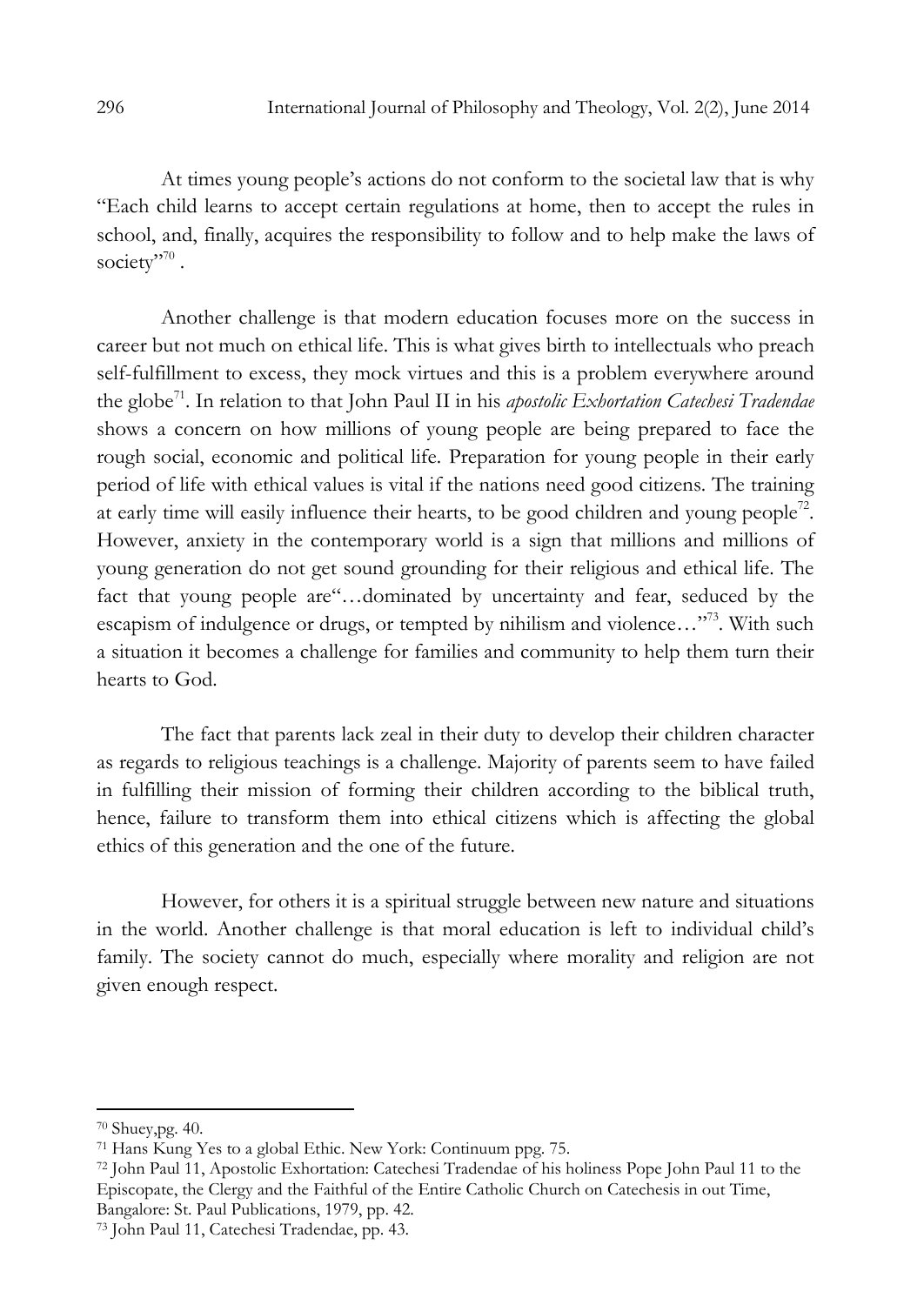Emphasis on careerism and professional Education for the future jobs (knowledge and skills) continue to dominate the minds of many people and is a challenge. The focus is how to earn the living and not how to live (wisdom)<sup>74</sup>.

Apart from that there are many challenges brought by the modern life where several parents abandon their responsibility to educate their children. Evasion of this duty is made easy for them by the presence of television. Some parents have failed to protect the children from mass media which encourages some forms of aggression $75$ . Implication of mass media, peers and internet are weakening social institutions of religious organizations and families. They compete with them for moral authority, also children spend less time with parents today, young people are influenced by drug abuse, for instance there are 600,000 addicted children in USA, and 6% of boys between 16 and 18 carry guns for protection in US. There are so many cases of murder in the TV at least 800 annually and 80,000 acts of violence<sup>76</sup>. Consequently, Pope Francis observes that humanity is experiencing a turning point in its history, where the joy of living frequently fades, due to lack of respect for others and violence which are on the rise. This shows that it is a struggle to live and, often, to live with precious little dignity.<sup>77</sup>

Ultimate decision on what is wrong and right has been left for the individuals, respect for self and others. Some parents teach that right and wrong are just matters of personal preferences hence children are left to make decisions of their own. Moreover, they are influences by peers which is misleading, leading them astray, using feelings not intellect, reject the technology of homes and Churches. Up to 20 years old young people need guidance because they lack the experience in dealing with moral issues that their elders have, lack of ethical values result into violence, moral decline, at home and in schools, bullying and hatred become a severe challenge<sup>78</sup>

<sup>74</sup> Geoffrey P. Lantos, 2002, pg. 4.

<sup>75</sup> John Paul 11, Familiaris Consortio, no. 76.

<sup>76</sup> Geofrey Lantos, pg. 4.

<sup>77</sup> Francis 1, The Joy of the Gospel :Apostolic Exhortation Evangelii Gaudium of the Holy Father Francis to the Bishops, Clergy, Consecrated Persons and the Lay Faithful on the Proclamation of the Gospel in Today's World, Nairobi, Kenya: Paulines Publications Africa. no. 52, pgs. 34. 78 Ibid, pg. 12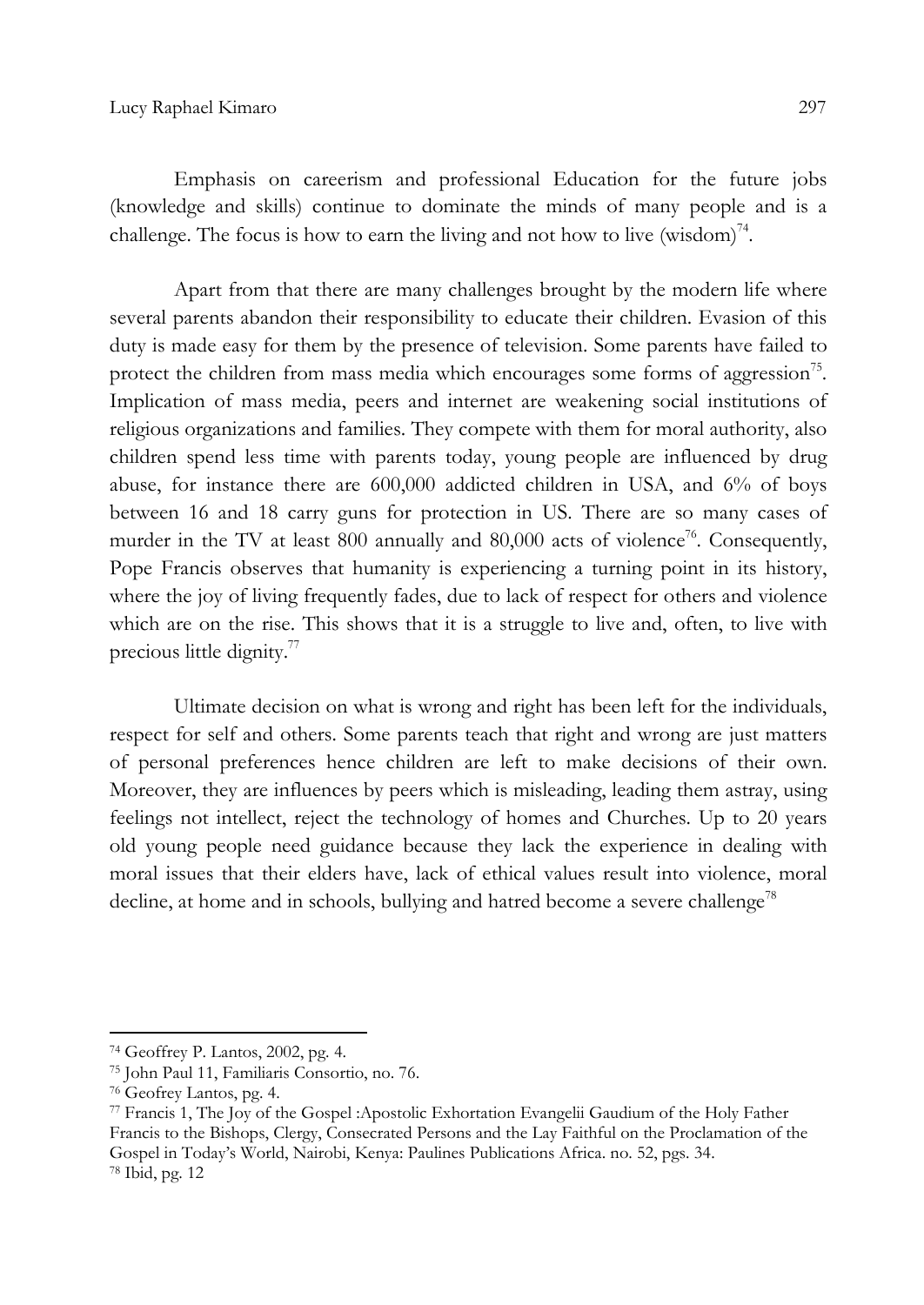## Recommendations

 Majority of people complain about the losing ground of the ethical life around the globe. So there is a need to encourage families to contribute in bringing up children who are ready to protect the physical, spiritual and moral beauty of humanity through denouncing unethical inclination and behavior in our societies and instead foster moral standards.

It is important that families continue to use religious education as a way of helping children and youth to acknowledge God, live positively and be able to resist what looks like normal, but unprincipled moral life. Let children learn from families to be honesty and caring which are the universal values, and be encouraged to make right and rational decisions by parents and other stakeholders.

Governments of our time through agreed education programmes should support families that struggle to raise children with upright behavior, because there is too much emphasis on the intellectual development and the neglect of genuine moral training. Emphasis on ethical life can lead to character education where right and wrong are not only clearly understood but also practiced in daily life. It is also imperative that children in families are trained to face challenges especially conflict resolution, how to deal with hostile situation. The impact of many wars and incidents of violence have caused many deaths and atrocities that degrade human life.

Awakening of Spiritual powers for the transformation of the inner life of an individual and collective consciousness, meditations, prayer or positive thinking, for the conversion of the heart, to help individuals be ready to sacrifice and risk in order to bring fundamental change in our ethical global situations; regarding the environment, social, economic, and political life; in order to enhance human dignity and friendly ways of life. This is important for the individuals' preparation for inner peace, as opposed to violence.

The parents need to help the children's faculties be integrated into a living relationship with God, genuine education in faith, which has deep positive effects as regards to the child's moral and religious life. Young people need a lot of wisdom from religious teachings as lived by parents and other stakeholders due to deep questions that they have, anguish, frustrations, and mistrust.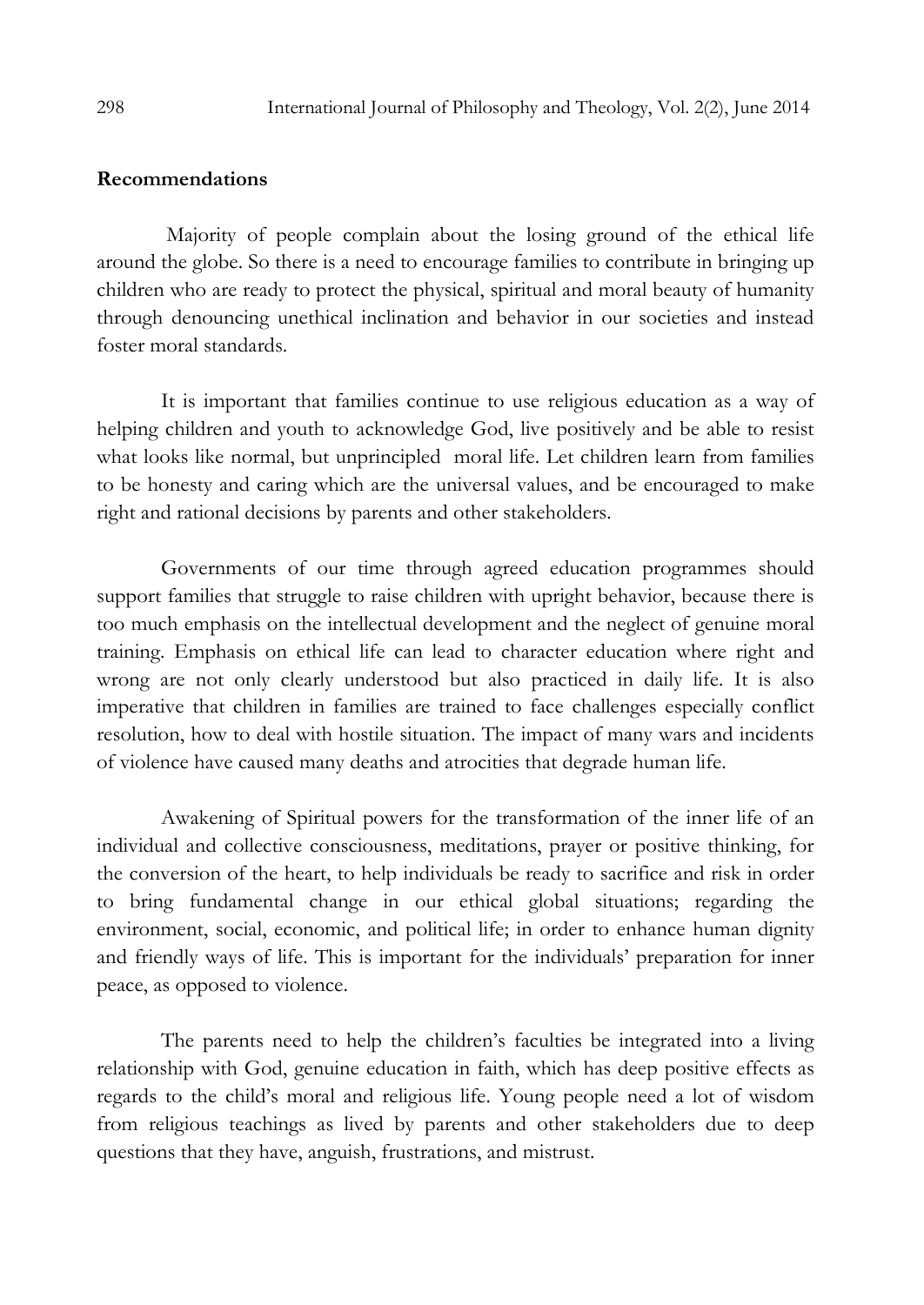It is important that they engage in dialogue with themselves and be able to make right decision for themselves and for others. They must know what to accept or what to reject lucidly, conscious of their own responsibility, must be able to denounce selfishness and embrace generosity, justice, charity and peace.

Families should get for their children other forms of entertainment that are more wholesome physically, morally and spiritually formative. Parents need to practically ensure that the use of media in families is carefully regulated, to avoid exposing children to so many violent images that prepare them to be aggressive. They can watch programmes that encourage self-sacrifice, detachment, justice, reconciliation, forgiveness and forbearance to mention a few.

### Conclusion

In a nut shell the full realization of Global ethics cannot be achieved if families do not carry out their noble duty effectively and efficiently. The training of the will is that every parent needs to be aware of the process which demands patience, wisdom and sacrifice; because children and the young generation in general change following what is happening in scientific and technological world. Since the human beings have intrinsic dignity, to foster ethical life, to train the character and eventually transforming needs resilience as children and young need to be reminded about the right and wrong, to be corrected and be encouraged where they have tried to be ethical. In every religion on earth there is special encouragement about what is the true ethical living.

Religious education should enable children in families discover that human beings have intrinsic dignity and unalienable rights but also have responsibility for what they do and what they do not do. All our decision, omissions and even failures have consequences that is why there is a need to pass on the sense of responsibility to the future generations, because our failures today will affect the future age group. Therefore there is a need to effectively deal with ethical living encouraging young people to acknowledge and appreciate God's love for peace and humankind. Finally wisdom is crucial to enable individuals distinguish clearly the path of life to follow, focusing to harvest the fruits of the kingdom and not what runs counter to God's plan.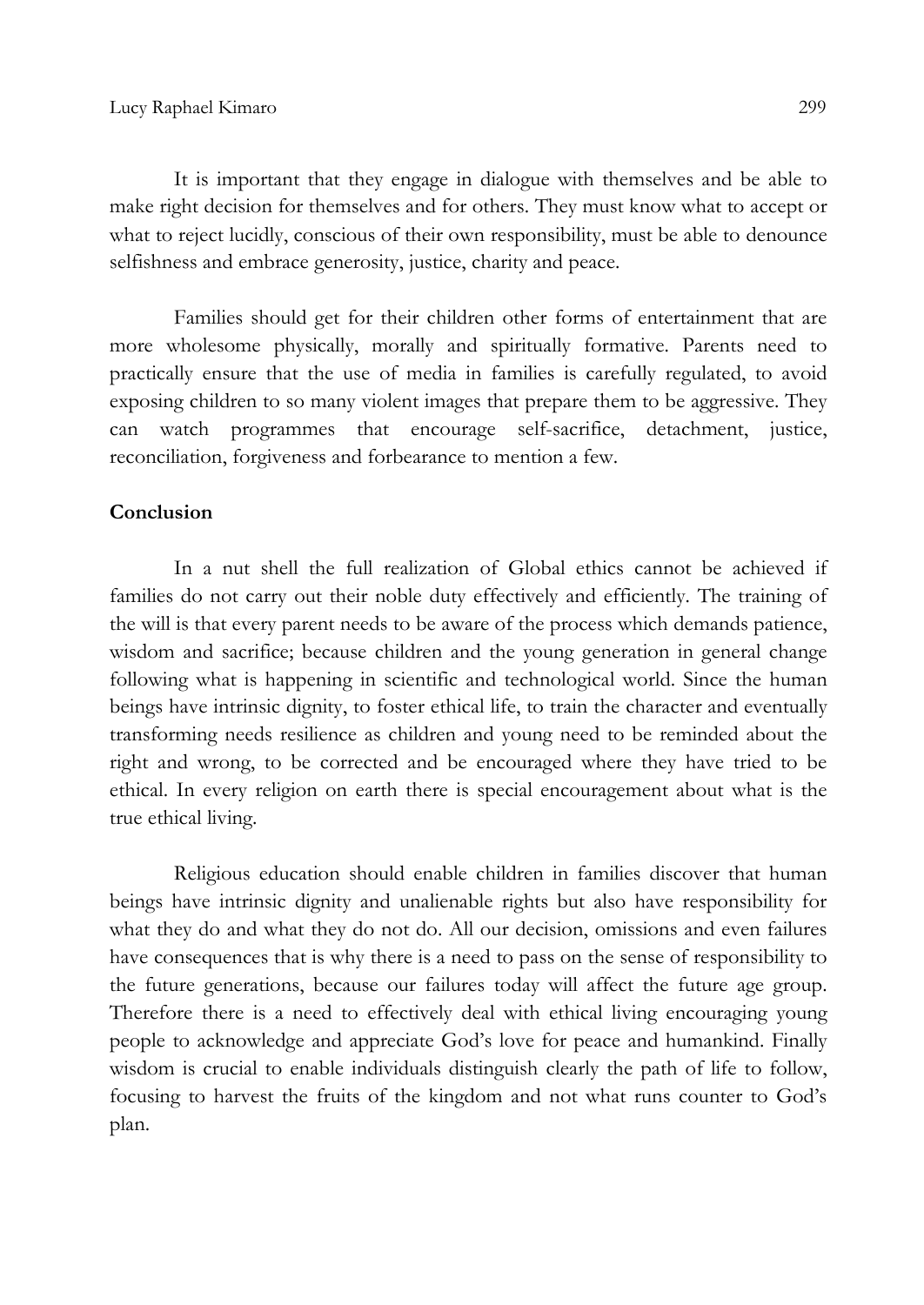This involves not only listening to discerning spirit, but also striving to decisively choose movements of the spirit of good and reject those of the spirit of evil"<sup>79</sup>. Prudence is fundamental in the quest for the common ethical living, relating to what Hans says that"For there can be no human survival without a common human ethic, a global ethic"<sup>80</sup>

## Bibliography

- Bujo, Benezet African Christian morality: At the Age of Inculturation, Nairobi, Kenya: St Paul Publications Africa, 1990.
- Felix Podimattan "Moral Dimensions of Prostitution" in Indian Theological Studies Vol. XLlll, June 2006, no. 2.
- Francis 1, Fraternity, the Foundation and Pathway to Peace, Message of His holiness Francis for the celebration of the World Peace 1 January 2014.
- Francis 1, The Joy of the Gospel :Apostolic Exhortation Evangelii Gaudium of the Holy Father Francis to the Bishops, Clergy, Consecrated Persons and the Lay Faithful on the Proclamation of the Gospel in Today's World, Nairobi, Kenya: Paulines Publications Africa. no. 51.
- Hill, Alexander 1997, Beyond Ethics: Education in Christian Business Schools. Christian business Faculty Association 1997 Conference Program and Proceedings
- Hill, Alexander, Doing the right thing: A Framework for Making right choices at work. Discipleship Journal.com Jan/Feb 2000, pp. 14, www.gospelcom.net/narsNP/DJdatabase/hill.Shtml Accessed 20/6/13.
- John Paul 11 "The Christian Family in the modern World" no. 43, "in Austin Flannery (ed) Vatican Council 11:More Post Concilar Documents, Vol. 2, New Delhi: St. Pauls. 2005.
- Kitururu, Beatus B. A The Spirituality of hospitality: African and New Testament Perspectives, Nairobi, Kenya: CUEA Press, 2009.
- Kundukulam, Vincent "Education at the service of Evangelization" in India Theological studies Vol. XLIV, June 2007, no. 2. Pp 197-218
- Kung, Hans and Karl J. Kuschel, A Global Ethic: the Declaration of the Parliament of the World's Religions. New York: Continuum.
- Magesa, Laurent. What is not sacred: African Spirituality. New York: Orbis Books, 2013.
- Mbaro, Peter "The Christian Family and Education for Peace" in the Christian Social encounter, Issue No. 1 Jan-June 2011. Journal of the Centre for Social Justice and Ethics. CUEA pg. 23-24
- Magonet, Jonathan "Judaism and a global Ethic" in Yes to a Global Ethic Hans Kung ed) pp. 96.
- Michael Hauskeller, "Moral Disgust" in Ethical Perspectives, Journal of the European Ethic Network Vol. 13, No.
- Moore, Mary Elizabth M. Teaching from the Heart: A Theological and Educational Method. Pennsylvania: Trinity Press International, 1998.

<sup>79</sup> Francis 1, The Joy of the Gospel :Apostolic Exhortation Evangelii Gaudium of the Holy Father Francis to the Bishops, Clergy, Consecrated Persons and the Lay Faithful on the Proclamation of the Gospel in Today's World, Nairobi, Kenya: Paulines Publications Africa. no. 51, pgs. 33-34 80 Hans Kung and Kuschel Karl , pg. 43